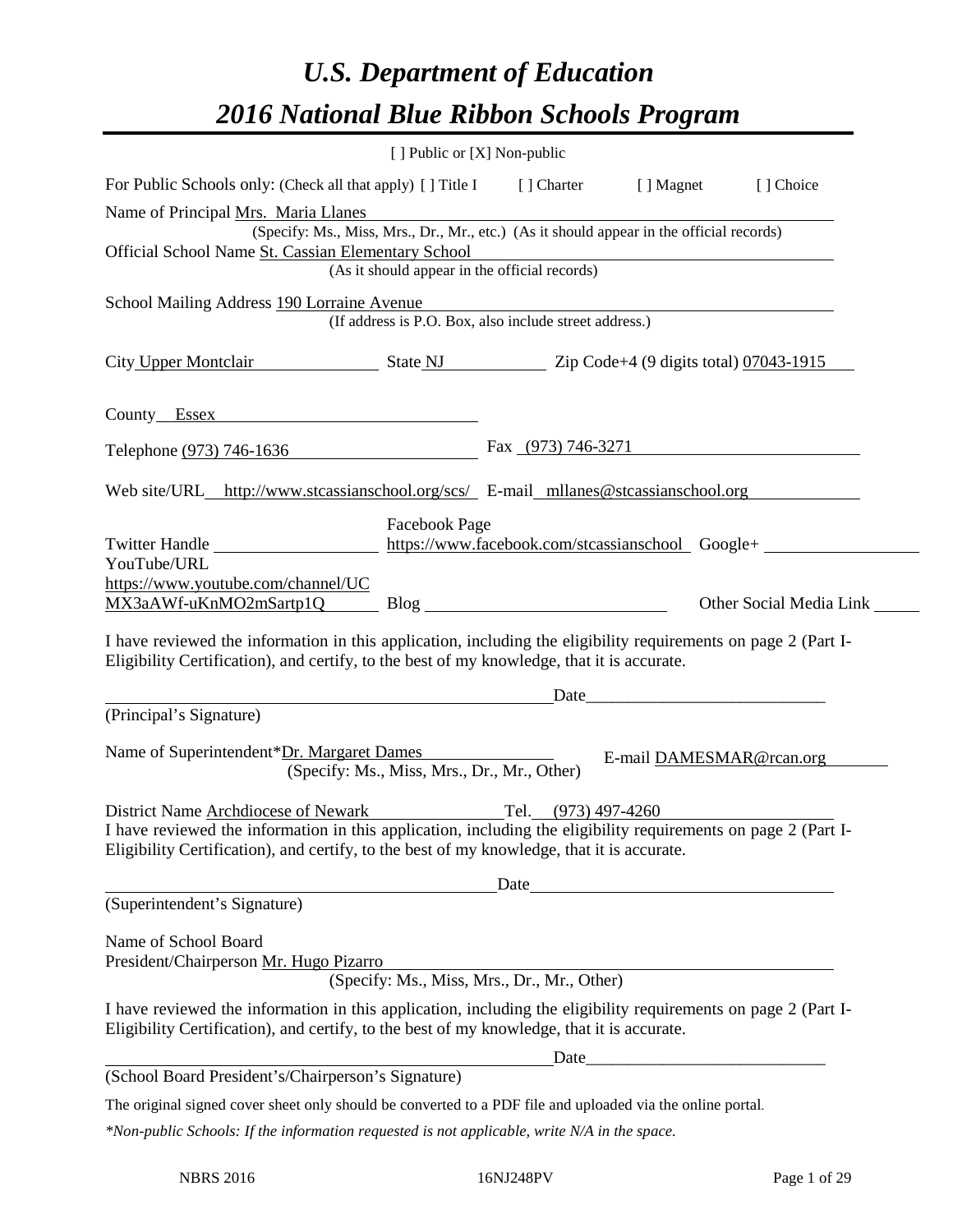The signatures on the first page of this application (cover page) certify that each of the statements below, concerning the school's eligibility and compliance with U.S. Department of Education and National Blue Ribbon Schools requirements, are true and correct.

- 1. The school configuration includes one or more of grades K-12. (Schools on the same campus with one principal, even a K-12 school, must apply as an entire school.)
- 2. The public school has met their state's accountability requirements (i.e., avoided sanctions) in participation, performance in reading (or English language arts) and mathematics, and other academic indicators (i.e., attendance rate and graduation rate) using the most recent accountability results available for the year prior to nomination.
- 3. To meet final eligibility, a public school must meet the state's accountability requirements (i.e., avoided sanctions) in participation, performance in reading (or English language arts) and mathematics, and other academic indicators (i.e., attendance rate and graduation rate) for the year in which they are nominated (2015-2016) and be certified by the state representative. Any status appeals must be resolved at least two weeks before the awards ceremony for the school to receive the award.
- 4. If the school includes grades 7 or higher, the school must have foreign language as a part of its curriculum.
- 5. The school has been in existence for five full years, that is, from at least September 2010 and each tested grade must have been part of the school for the past three years.
- 6. The nominated school has not received the National Blue Ribbon Schools award in the past five years: 2011, 2012, 2013, 2014, or 2015.
- 7. The nominated school has no history of testing irregularities, nor have charges of irregularities been brought against the school at the time of nomination. The U.S. Department of Education reserves the right to disqualify a school's application and/or rescind a school's award if irregularities are later discovered and proven by the state.
- 8. The nominated school or district is not refusing Office of Civil Rights (OCR) access to information necessary to investigate a civil rights complaint or to conduct a district-wide compliance review.
- 9. The OCR has not issued a violation letter of findings to the school district concluding that the nominated school or the district as a whole has violated one or more of the civil rights statutes. A violation letter of findings will not be considered outstanding if OCR has accepted a corrective action plan from the district to remedy the violation.
- 10. The U.S. Department of Justice does not have a pending suit alleging that the nominated school or the school district as a whole has violated one or more of the civil rights statutes or the Constitution's equal protection clause.
- 11. There are no findings of violations of the Individuals with Disabilities Education Act in a U.S. Department of Education monitoring report that apply to the school or school district in question; or if there are such findings, the state or district has corrected, or agreed to correct, the findings.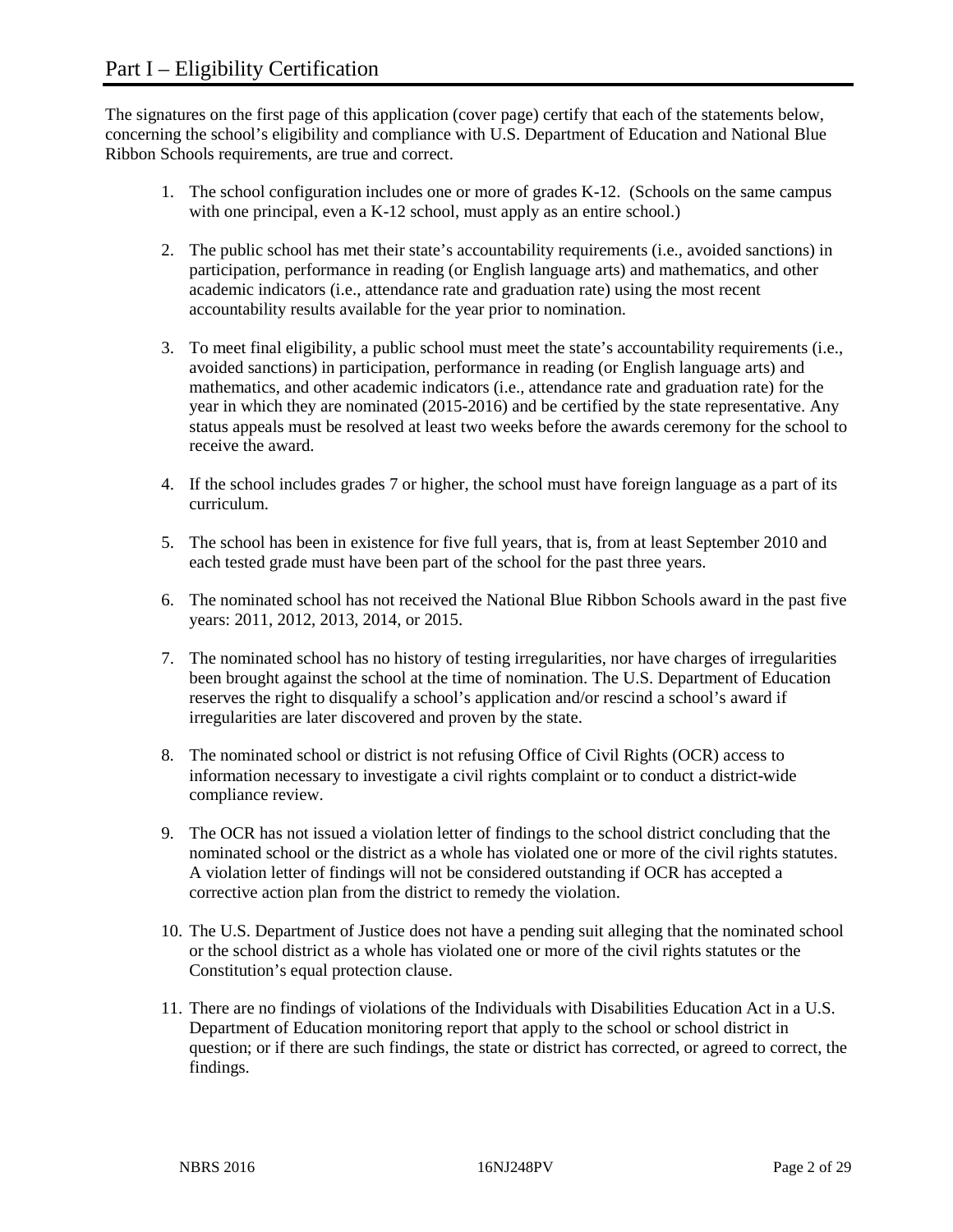#### **Data should be provided for the most recent school year (2015-2016) unless otherwise stated.**

**DISTRICT** (Question 1 is not applicable to non-public schools)

| Ι. | Number of schools in the district<br>(per district designation): | $\underline{0}$ Elementary schools (includes K-8)<br>0 Middle/Junior high schools |
|----|------------------------------------------------------------------|-----------------------------------------------------------------------------------|
|    |                                                                  | 0 High schools                                                                    |
|    |                                                                  | $0 K-12$ schools                                                                  |

0 TOTAL

**SCHOOL** (To be completed by all schools)

- 2. Category that best describes the area where the school is located:
	- [] Urban or large central city [ ] Suburban with characteristics typical of an urban area [X] Suburban [ ] Small city or town in a rural area [ ] Rural
- 3. Number of students as of October 1, 2015 enrolled at each grade level or its equivalent in applying school:

| Grade                           | # of         | # of Females | <b>Grade Total</b> |
|---------------------------------|--------------|--------------|--------------------|
|                                 | <b>Males</b> |              |                    |
| <b>PreK</b>                     | 13           | 20           | 13                 |
| $\mathbf K$                     | 10           | 11           | 21                 |
| $\mathbf{1}$                    | 14           | 22           | 36                 |
| $\overline{2}$                  | 8            | 10           | 18                 |
| 3                               | 15           | 14           | 29                 |
| 4                               | 11           | 8            | 19                 |
| 5                               | 4            | 14           | 18                 |
| 6                               | 11           | 9            | 20                 |
| 7                               | 9            | 8            | 17                 |
| 8                               | 9            | 16           | 25                 |
| 9                               | 0            | 0            | 0                  |
| 10                              | 0            | 0            | 0                  |
| 11                              | 0            | 0            | 0                  |
| 12 or higher                    | 0            | 0            | 0                  |
| <b>Total</b><br><b>Students</b> | 104          | 132          | 236                |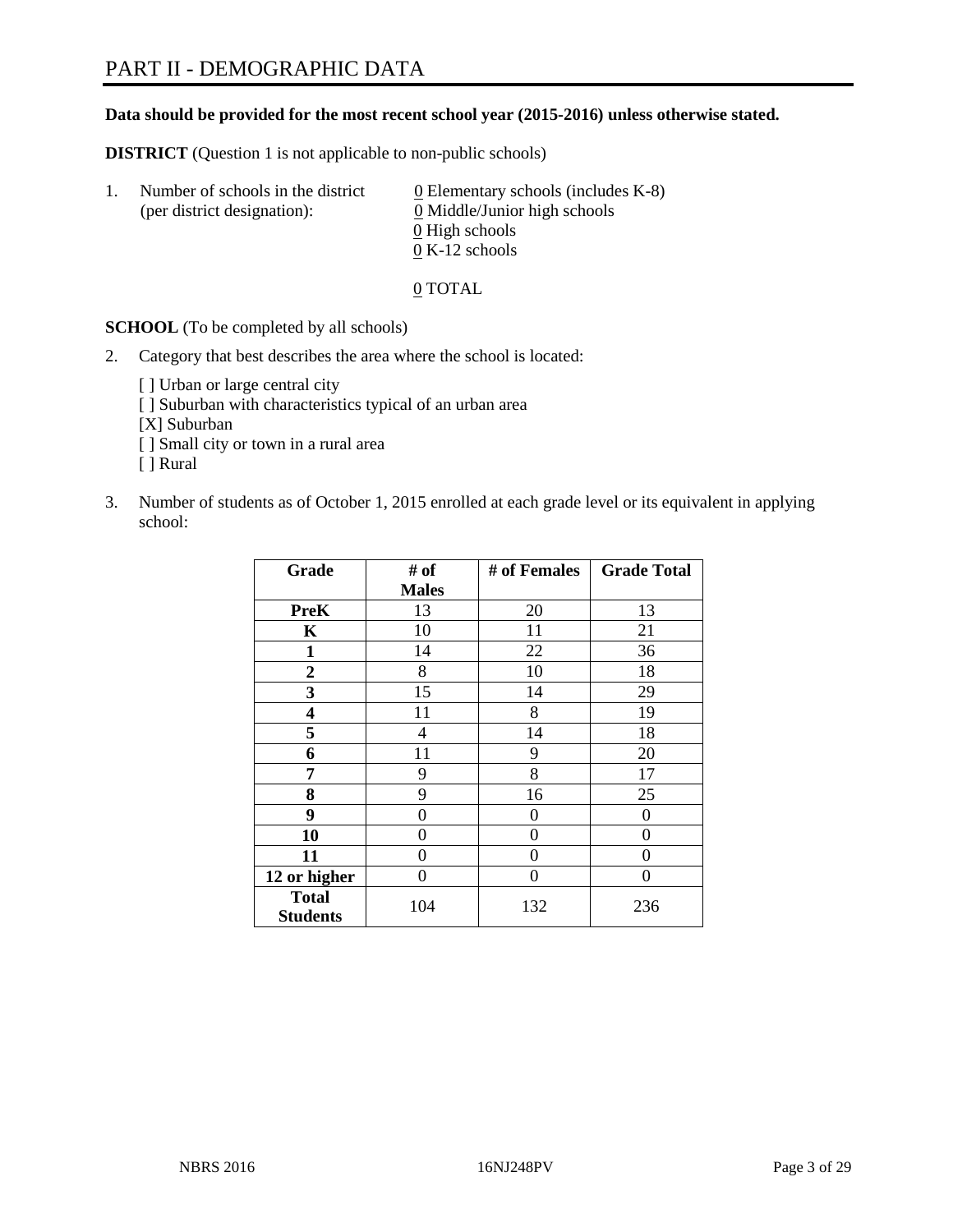the school: 3 % Asian

4. Racial/ethnic composition of  $\qquad 0\%$  American Indian or Alaska Native 11 % Black or African American 5 % Hispanic or Latino 1 % Native Hawaiian or Other Pacific Islander 56 % White 24 % Two or more races **100 % Total**

(Only these seven standard categories should be used to report the racial/ethnic composition of your school. The Final Guidance on Maintaining, Collecting, and Reporting Racial and Ethnic Data to the U.S. Department of Education published in the October 19, 2007 *Federal Register* provides definitions for each of the seven categories.)

5. Student turnover, or mobility rate, during the  $2014 - 2015$  school year:  $3\%$ 

This rate should be calculated using the grid below. The answer to (6) is the mobility rate.

| <b>Steps For Determining Mobility Rate</b>         | Answer |
|----------------------------------------------------|--------|
| (1) Number of students who transferred to          |        |
| the school after October 1, 2014 until the         |        |
| end of the 2014-2015 school year                   |        |
| (2) Number of students who transferred             |        |
| <i>from</i> the school after October 1, 2014 until |        |
| the end of the 2014-2015 school year               |        |
| (3) Total of all transferred students [sum of      |        |
| rows $(1)$ and $(2)$ ]                             |        |
| (4) Total number of students in the school as      | 214    |
| of October 1, 2014                                 |        |
| $(5)$ Total transferred students in row $(3)$      | 0.033  |
| divided by total students in row (4)               |        |
| $(6)$ Amount in row $(5)$ multiplied by 100        | 3      |

6. English Language Learners (ELL) in the school:  $0\%$ 

1 Total number ELL

Specify each non-English language represented in the school (separate languages by commas): Italian

7. Students eligible for free/reduced-priced meals:  $0\%$ 

Total number students who qualify:  $\qquad 0$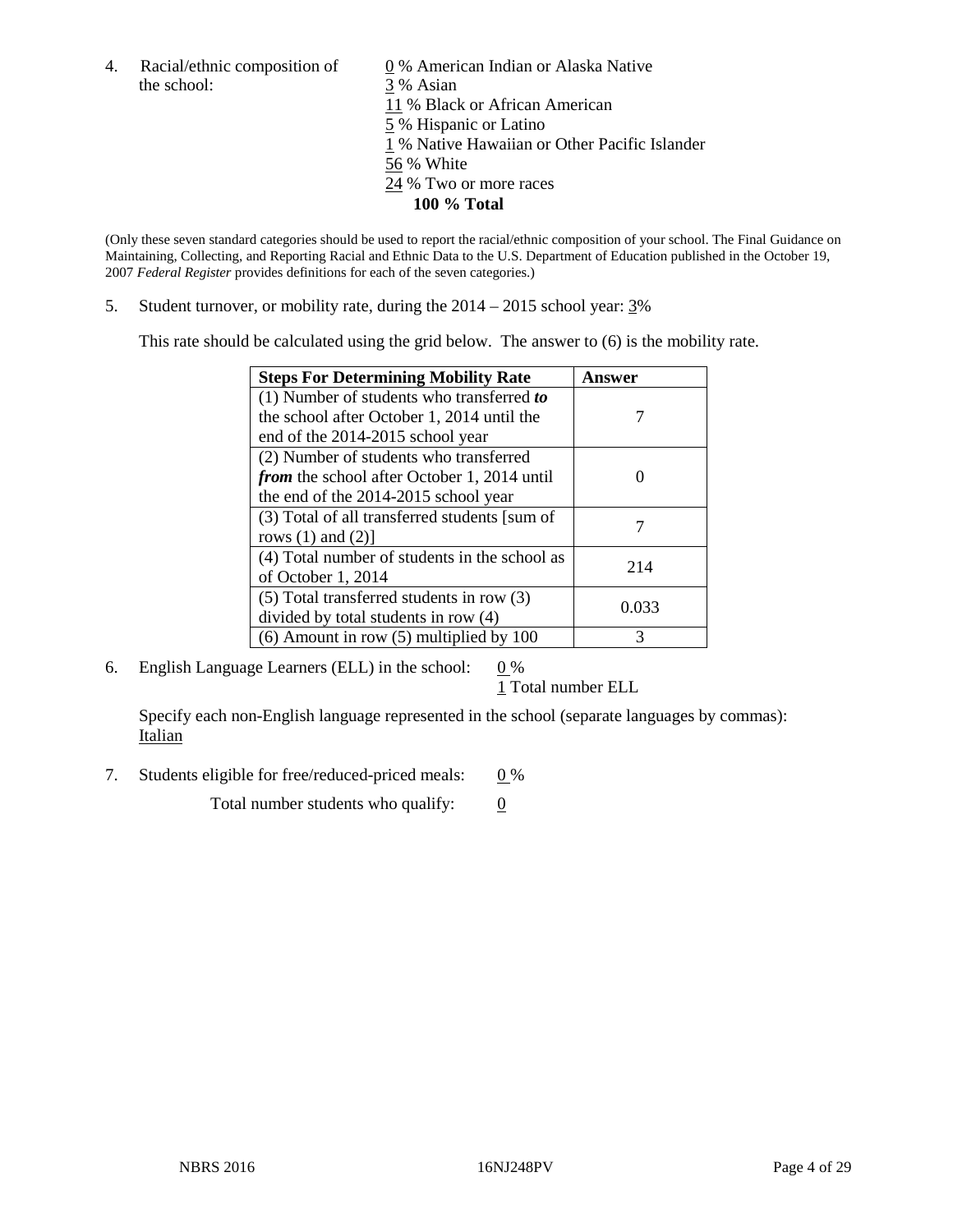Indicate below the number of students with disabilities according to conditions designated in the Individuals with Disabilities Education Act. Do not add additional conditions. It is possible that students may be classified in more than one condition.

| 0 Autism                              | $\underline{0}$ Orthopedic Impairment     |
|---------------------------------------|-------------------------------------------|
| 0 Deafness                            | 6 Other Health Impaired                   |
| 0 Deaf-Blindness                      | 14 Specific Learning Disability           |
| 0 Emotional Disturbance               | 5 Speech or Language Impairment           |
| 1 Hearing Impairment                  | 0 Traumatic Brain Injury                  |
| 0 Mental Retardation                  | $0$ Visual Impairment Including Blindness |
| $\underline{0}$ Multiple Disabilities | <b>0</b> Developmentally Delayed          |

- 9. Number of years the principal has been in her/his position at this school: 3
- 10. Use Full-Time Equivalents (FTEs), rounded to nearest whole numeral, to indicate the number of school staff in each of the categories below:

|                                       | <b>Number of Staff</b> |
|---------------------------------------|------------------------|
| Administrators                        |                        |
| Classroom teachers                    | 12                     |
| Resource teachers/specialists         |                        |
| e.g., reading, math, science, special |                        |
| education, enrichment, technology,    |                        |
| art, music, physical education, etc.  |                        |
| Paraprofessionals                     | 5                      |
| Student support personnel             |                        |
| e.g., guidance counselors, behavior   |                        |
| interventionists, mental/physical     |                        |
| health service providers,             |                        |
| psychologists, family engagement      |                        |
| liaisons, career/college attainment   |                        |
| coaches, etc.                         |                        |

11. Average student-classroom teacher ratio, that is, the number of students in the school divided by the FTE of classroom teachers, e.g.,  $22:1$   $20:1$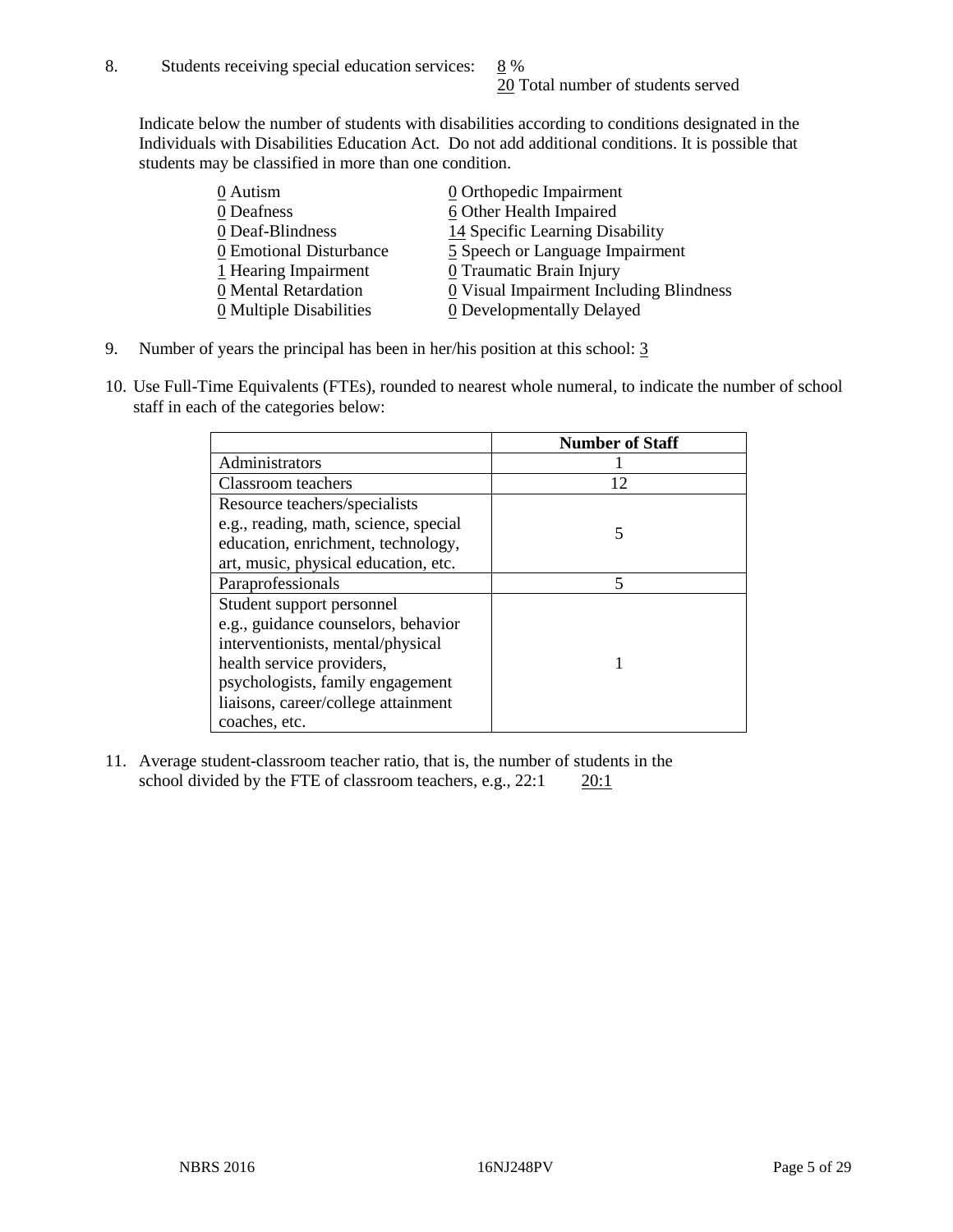12. Show daily student attendance rates. Only high schools need to supply yearly graduation rates.

| <b>Required Information</b> |     | 2014-2015   2013-2014   2012-2013 |       | 2011-2012 | 2010-2011 |
|-----------------------------|-----|-----------------------------------|-------|-----------|-----------|
| Daily student attendance    | 96% | 97%                               | 97%   | 77%       | 99%       |
| High school graduation rate | 0%  | 0%                                | $0\%$ | 9%        | 0%        |

#### 13. **For high schools only, that is, schools ending in grade 12 or higher.**

Show percentages to indicate the post-secondary status of students who graduated in Spring 2015.

| <b>Post-Secondary Status</b>                  |    |
|-----------------------------------------------|----|
| Graduating class size                         |    |
| Enrolled in a 4-year college or university    | 0% |
| Enrolled in a community college               | 0% |
| Enrolled in career/technical training program | 0% |
| Found employment                              | 0% |
| Joined the military or other public service   | 0% |
| Other                                         |    |

14. Indicate whether your school has previously received a National Blue Ribbon Schools award. Yes No X

If yes, select the year in which your school received the award.

15. In a couple of sentences, provide the school's mission or vision statement.

Saint Cassian School is focused on emphasizing leadership through Catholic values and maximizing each student's potential through a challenging academic curriculum infused with technology and the visual/ performing arts.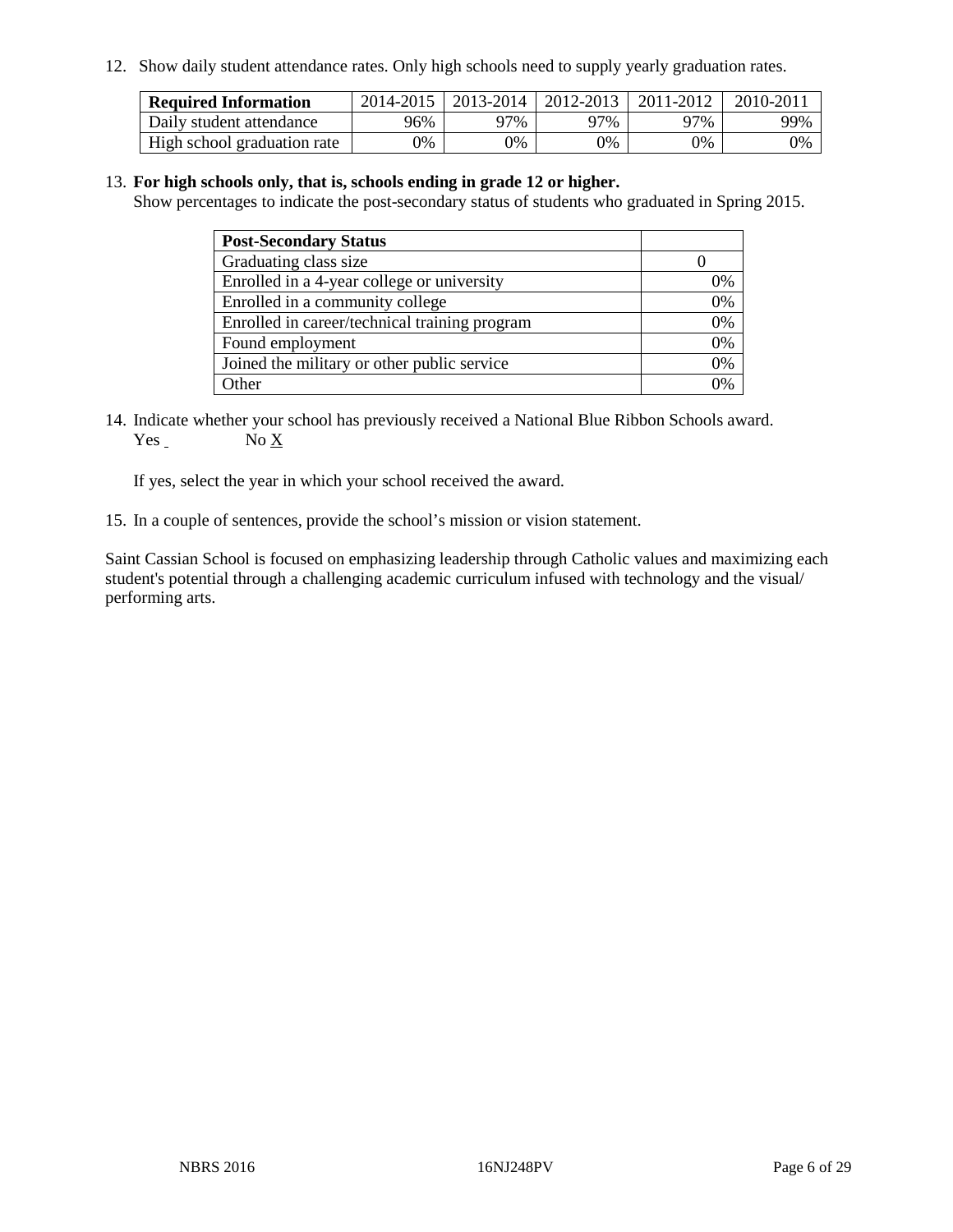St. Cassian Parish manifested its strong commitment to Catholic education when it built and opened St. Cassian School in 1953, and chartered its supporting Foundation in 1984. St. Cassian School thrives today by forming students who excel when their faith and education grow in tandem to create empathetic, capable leaders for tomorrow.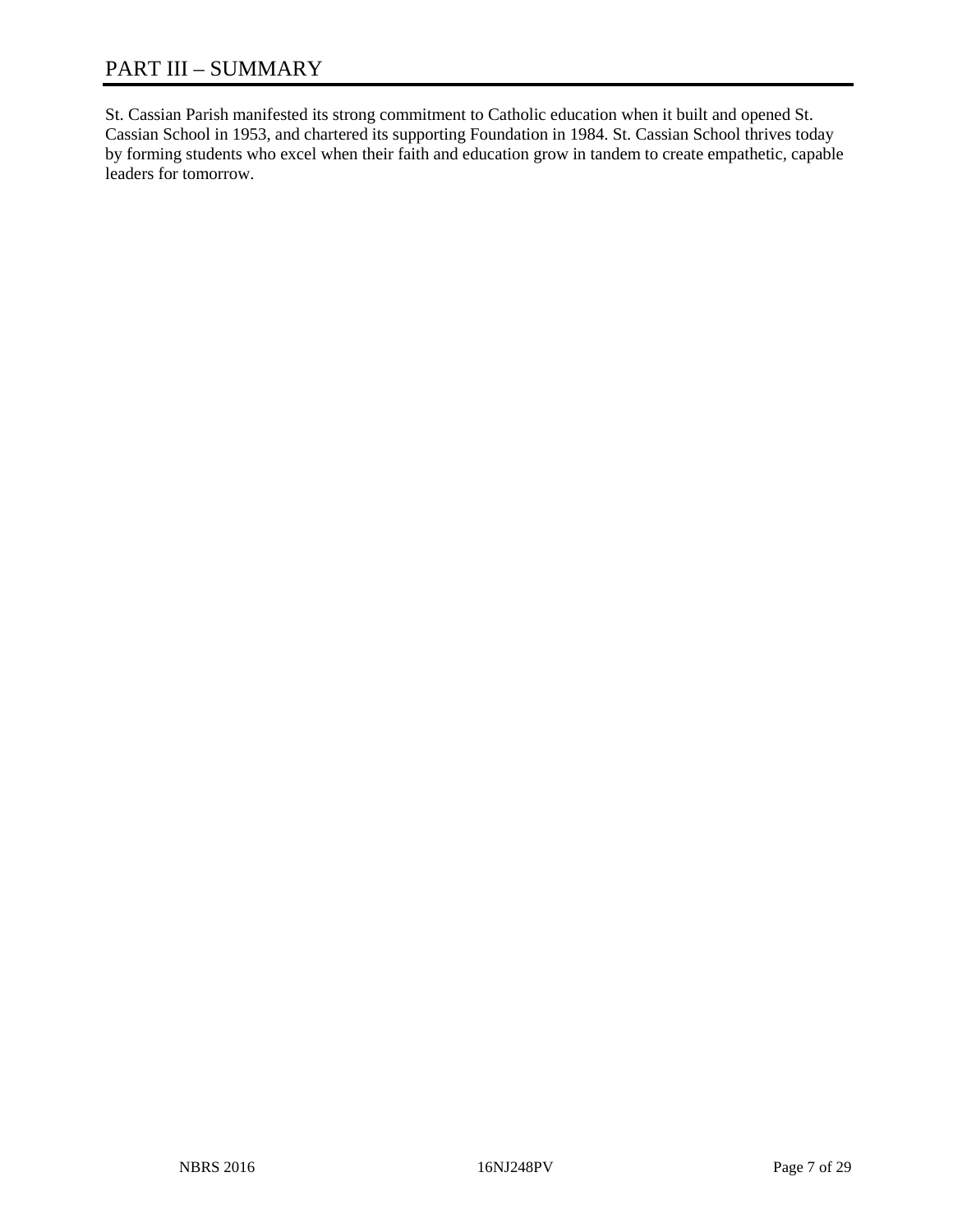curriculum, especially within the STEM/STEAM (Science, Technology, Engineering, Arts, Mathematics) learning activities. The school boasts a state-of-the-art technology lab and a mobile technology lab with thirty laptops used within the classroom and connected by school-wide WiFi. In addition, each classroom has a Smart board or Smart table. One to One deployment of Chrome books in the middle school and iPads in the elementary grades, along with Spheros technology for science and math, make learning engaging and fun for 21st century learner. The advanced technology also allows the school to be the area's sole user of the "flipped classroom" approach, providing distance learning on snow days and other emergency closings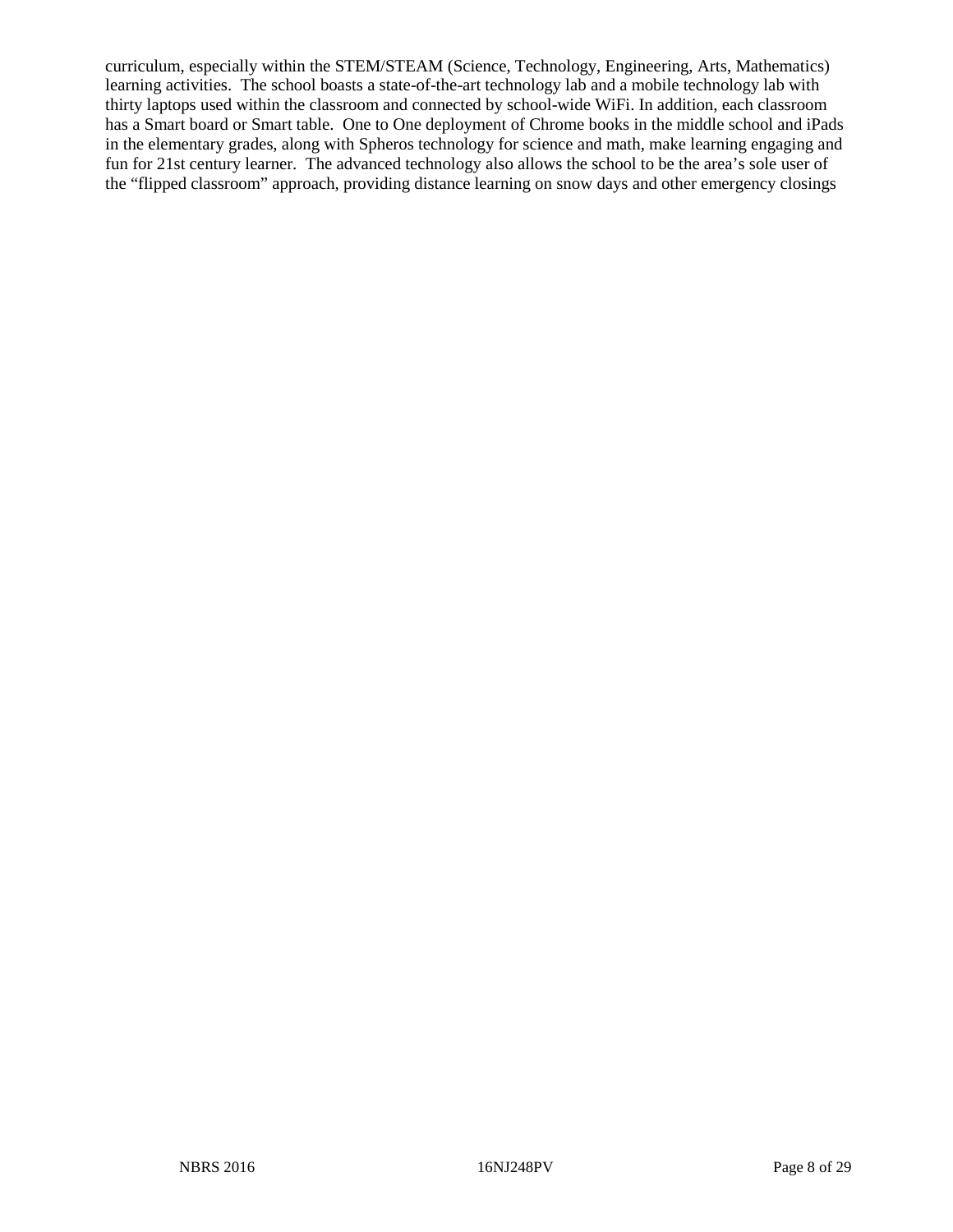## **1. Core Curriculum:**

St. Cassian School provides a curriculum in the Catholic tradition to foster students' intellectual, moral, religious, social and physical development. The school aligns its curriculum to the Archdiocese of Newark Curriculum Guidelines, which meet or exceed relevant educational standards, including those proposed by content area experts, the New Jersey Core Curriculum Content Standards, and the Common Core Standards.

The school implements the reading/English language arts curriculum through a balanced, formative approach to reading, writing, language, speaking, and listening. In the lower elementary grades, the school focuses on phonological awareness, word recognition, sentence structure, paragraph formation, active listening, written and oral responses, and establishes the grammatical building blocks for writing. To accomplish this, a variety of literature, such as fiction, nonfiction, poetry, and readers' theater, supports the Harcourt Reading Street Series in integrating decoding, grammar, spelling, phonics and comprehension. Online resources, iPad technology, Smart table and Smart board lesson components are used to enrich the learning process.

In the middle grades, reading/language arts literacy expands to include essay writing through exposure to persuasive, informative, narrative, descriptive, reflective, and compare/contrast genres, and through Writer's Workshop, which provides practice in mastering the writing process. In addition, students learn to debate, write research papers and conduct interviews. Increased exposure to informational texts, novels, anthologies, mythologies, drama, poetry and other reading genres provides enrichment to the middle school curriculum.

For designing differentiated instruction for all learning levels, the school utilizes portfolio assessment, student interviews, teacher observations, and formative and summative assessments. Furthermore, utilizing reading journals, personal journals, learning centers, and Reading and Writers' Workshop provide opportunities for differentiated instruction designed to address each student's needs. St. Cassian also provides middle school students with Chromebooks, which allow teachers to give real-time feedback to students regarding progress on their individual learning targets. Laptop devices are also used to facilitate research, create presentations and produce videos.

The mathematics curriculum, throughout all grade levels, emphasizes problem-based learning through hands-on experiences to promote content knowledge, computation, measurement and an understanding of geometry. Mathematical reasoning skills are taught through a skills-based approach and multi-disciplinary projects that draw on real-life experiences. The building blocks to algebra are taught starting in first grade, leading up to pre-algebra and algebra classes in the seventh and eighth grades. Technology and STEM related activities are incorporated to enrich learning and provide real-world applications. IXL, an online math program, and learning centers are used across all grades for differentiated instruction and to address students' needs. A mathematics support specialist is available to help students meet challenges in concepts and skills.

The science curriculum merges concepts in physical, earth, and life science systems with hands-on experiments, discoveries and laboratory techniques. The curriculum equips students with the skills necessary to discover and analyze the intricacies of any branch of study, facilitate that discovery through critical thinking and discourse, and cultivate the passion to grow as emerging scientists and engineers. Students continuously engage in the STEM process -- observing, conjecturing, and experimenting-- through weekly teacher lectures, demonstrations or student-centered activities. At all grade levels, the science curriculum challenges students to maintain high science literacy by expressing their discoveries in various ways. By middle school, students write research papers and formal laboratory reports. Small group, oneon-one instruction and differentiated learning center activities assist in addressing the needs and challenges of students.

The social studies curriculum seeks to create an awareness of the diverse American nation and the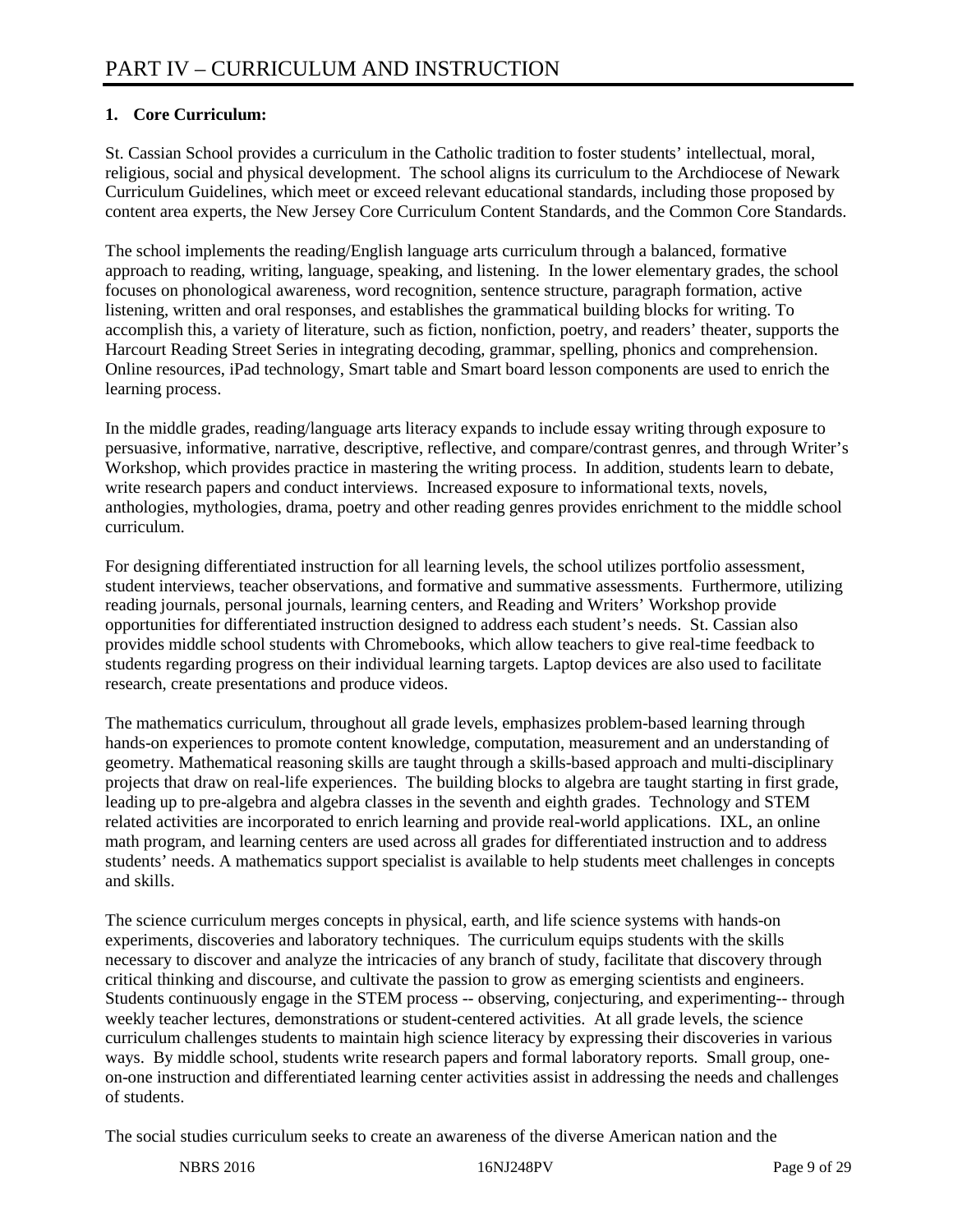interdependent world. The curriculum enables students to learn about the past to better understand the present in order to anticipate and prepare for the future as active Christian proponents of peace and justice in the world. The curriculum's content spans from learning about the uniqueness of self, families and communities in kindergarten to the study of world and U.S. history, geography, culture, economic systems, and governmental systems by the middle grades. Through a literacy and problem-solving approach, students learn and communicate knowledge in various ways, including creating integrated art and technology models.

The preschool curriculum follows a thematic, interdisciplinary approach that incorporates the New Jersey Preschool Teaching and Learning Standards by integrating developmentally appropriate ideas and concepts. The focus is on the whole child's development through the socialization and academic activities encountered throughout their entire day. The Preschool program supports continuous development of mathematical skills, creativity through visual arts, music, and English language arts through an integrated approach. Dance, physical education and outdoor play enhance and emphasize social skills, health and safety. Science, social studies, world language, religion, and family life skills are incorporated through exploration of the students' surrounding environment. Smart table, technology labs and iPads provide daily technology integration. Overall, the curriculum design encourages and develops confident, independent, critical thinkers, who are prepared for success in kindergarten and beyond.

#### **2. Other Curriculum Areas:**

The religion curriculum, central to the school mission, is integrated into all the academic and social activities of the school. Through daily lessons, pre-kindergarten through eighth grade students learn about the message and life of Jesus Christ and the history, practices and doctrine of the Catholic Church. With the aim of encouraging the Catholic leaders of tomorrow, the school engages students in service and develops their respect for the diversity of human culture and the rights of others as individuals and groups. Students also assume leadership roles by preparing the readings and intentions for Mass and creating the school's daily prayers based on a monthly theme.

The visual arts curriculum exposes students to a variety of art media, the basic elements of art and design as well as various artists and art history. In the elementary grades, experiences are provided through drawing, watercolor, water-based paint, clay and a variety of mixed media. In the middle grades, a deeper understanding of art concepts and the artists is developed while exploring drawing, painting, sculpting, graphic design and photography.

The choral music curriculum develops the skills to enhance voice quality in kindergarten through eighth grade students, while exploring folk and liturgical music. In addition, seventh and eighth grade students learn bells and, as a bell choir, perform at concerts, special events and Mass. All students sing at the school's monthly liturgical celebrations as well as the Christmas and Spring Concerts.

For one period weekly, the musical theater curriculum provides students experience with musical theory, singing, movement and performance. All students experience performing musical theater productions every year. The winter production features the kindergarten through fourth graders and the spring production casts the fifth through eighth graders.

In addition to the arts curriculum, students benefit through interactions with visiting professional artists. All third through fifth graders, for example, participate in a three-year program with the Chamber Music Society of Lincoln Center. Students also have the opportunity to join extracurricular school activities, such as instrumental music, band, the school choir, ballet, and Jazz dance.

Physical education, health and nutrition are important components of the school's curriculum since they provide students with the knowledge and practical experience for attaining and maintaining a healthy lifestyle. All grade levels receive one period each of physical and health education weekly. In Physical Education class, students engage in age appropriate calisthenics, obstacle courses, teamwork tasks, strategic games, and other activities that challenge their kinetic abilities and cognitive thinking. In health class, students are taught core values in keeping their bodies and minds healthy through optimal daily nutrition,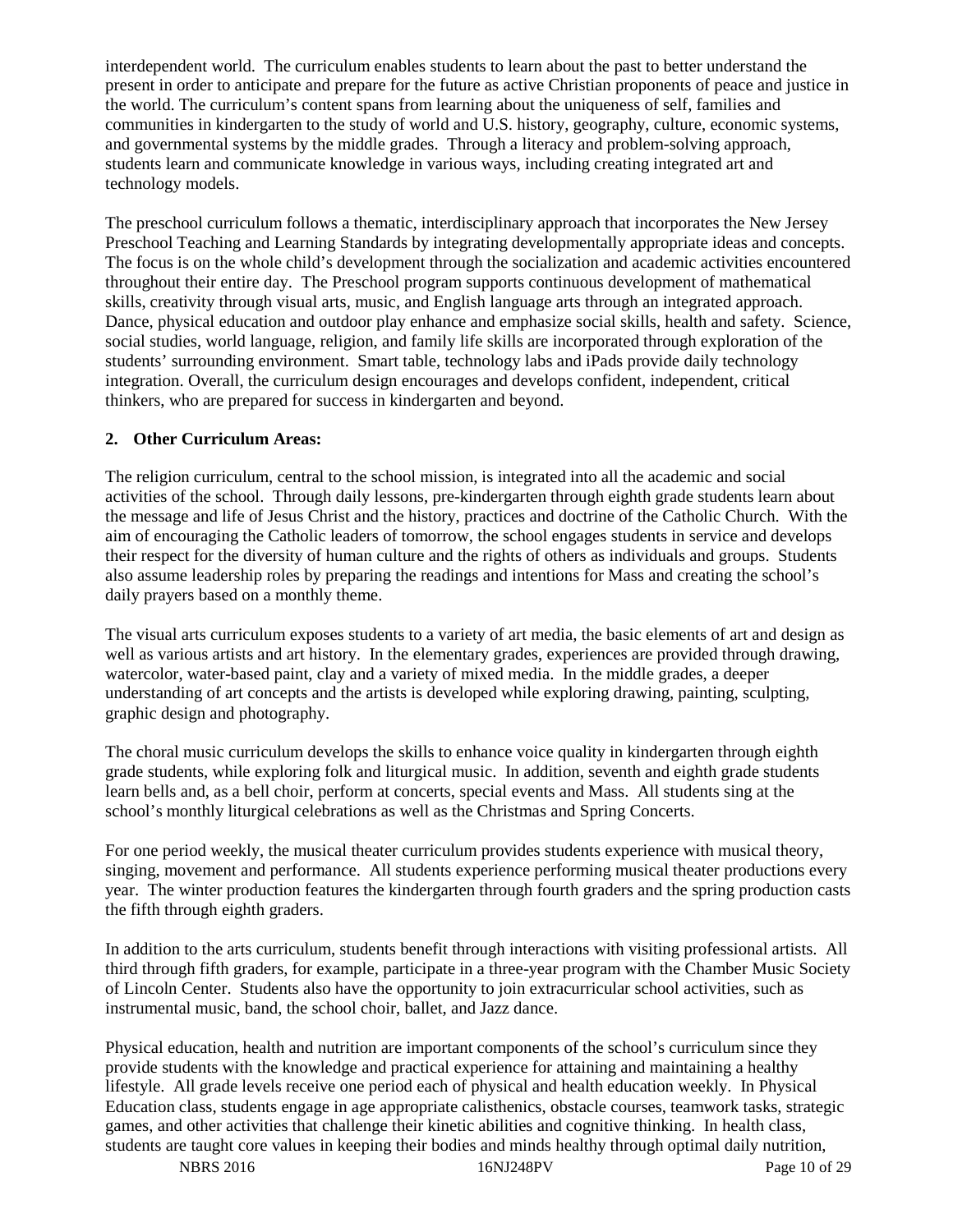activities, and lifestyles. Students in grades fourth through eighth participate in the Presidential Fitness Challenge, further attaining and maintaining physical activity and healthy habits.

The Spanish/world language curriculum develops increased language proficiency, articulation, and cultural competence in pre-kindergarten through eighth grade students. The lessons are conducted once per week in each grade. St. Cassian School is in compliance with the program's foreign language requirements. In the primary grades, phonetic awareness, vocabulary, basic grammar skills and language patterns are developed through activities and lessons that explore the students' multiple intelligences. In the middle grades, the instruction includes complex grammar, conversation and paragraph writing. St. Cassian's graduates have notable success in their high school world language courses and beyond.

Technology is integrated throughout all the curriculum areas to enhance learning by providing the tools to generate, obtain, manipulate and display information. This is made possible through the vast technology resources available to students and faculty. These resources include a Smart board in every classroom, a Smart table in the preschool classes, iPads, a new 30-laptop mobile technology lab, and individual Chrome books for every middle school student. In addition to the integrative process, all students receive targeted weekly instruction, which ranges from simple keyboarding, creating Word documents and PowerPoint presentations to intricate projects, including video productions, newsletters, and architectural designs. These and other projects couple technology skills with literacy, the arts, and STEM. In addition, our advanced technology implementation allows the school to use the "flipped classroom" approach to provide distance learning on snow days and other emergency closings.

#### **3. Instructional Methods and Interventions:**

St. Cassian School celebrates each student's uniqueness and develops practices that address their talents and strengths. Teachers design lessons and establish learning targets that foster growth and aim to maximize the potential of each child. With this premise, teachers instruct using advanced strategies, techniques, and researched based activities, such as those prescribed by Mazano's High Yield Strategies, Blooms' Taxonomy of Learning and Howard Gardner's Theory of Multiple Intelligences.

The school's general approach to all academic areas is interdisciplinary and theme-based. Instructional approaches address the multiple intelligences and integrate the arts and technology. Eighth grade students, for example, created silent films that depicted social, political, financial and entertainment themes of the 1920s for a social studies, language arts, and technology interdisciplinary project. The films delved into prohibition, women's rights, the death of President Coolidge, the "Charleston" dance, and other topics relevant to the era. Through this collaborative project-based activity, the eighth graders exercised high-level divergent thinking skills and demonstrated optimal learning.

Instruction is differentiated by task, grouping, pace, outcome, support, and educational resources, such as iPads or laptops, to meet the needs of students. Classroom learning centers provide students with targeted instruction, autonomy, and create available teacher conferencing time. Similarly, Writer's Workshops, used in the middle grades, provide individualized learning and teaching opportunities. Students equipped with their own Chromebook enhance the instructional process by allowing teachers to provide real-time feedback.

A reading and math specialist is available to provide in-class and pull-out supplemental instruction for special needs students as well as others, who through standardized test scores and other measures, have exhibited the need for targeted instruction. The pre-kindergarten through third grade students have instructional aides, who assist in implementing learning objectives and minimize the student-teacher ratio. In addition, each of the faculty members offers after school review and enrichment sessions to further address individual student needs.

The MIAD electives offer instruction that addresses the multiple learning styles through an enriched learning experience. Through the infusion of the arts, technology and/or physical education, the MIAD electives address and integrate academic learning through a motivating approach to instruction. For example, in the Introduction to Architecture and Engineering elective course, seventh and eighth grade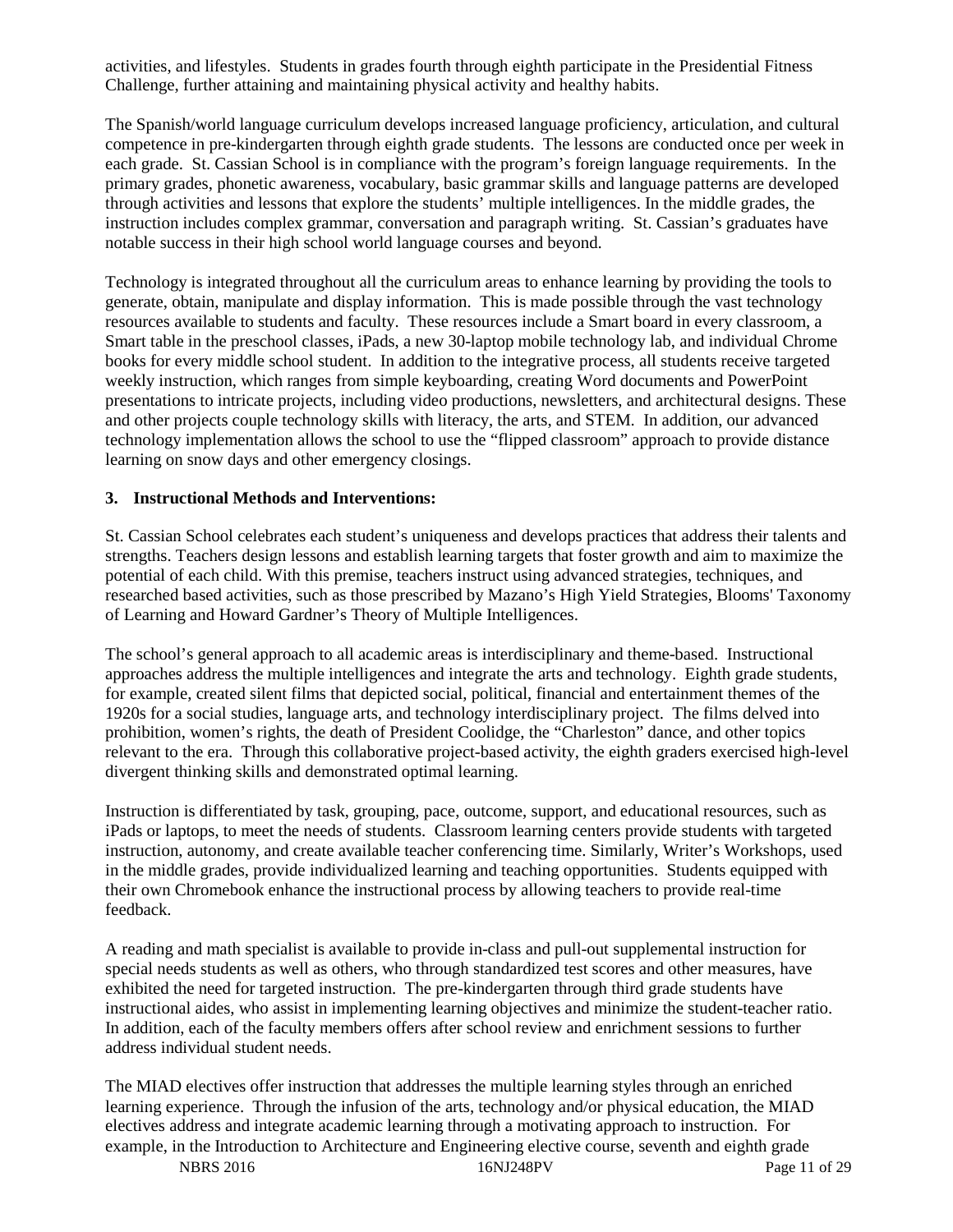students gain a hands-on perspective of the disciplines, engage in STEM related activities, and make powerful connections as to how mathematics and science are utilized in "real-world" scenarios while creating hand-drafted or technology-driven designs.

#### **4. Assessment for Instruction and Learning and Sharing Assessment Results:**

A wide array of assessments enables the staff to analyze and track progress, as well as design instruction to meet students' needs. These include formal and informal assessments such as, standardized tests, formative and summative assessments, portfolio assessments, rubrics analysis, student conferencing, teacher observation, and learning center progress.

The TerraNova assessment is one of the main information sources used to measure the progress made towards achieving grade and school-wide achievement target/s, as well as, to determine how effective the methodology used was in achieving the goals. Collectively, the faculty devises an annual Instructional Improvement Plan, which often includes implementing new strategies, identifying staff development priorities, researching an instructional approach or updating educational resources. Each teacher uses assessment data to analyze the progress of individual students in achieving the learning standards within each subject area.

St. Cassian students consistently demonstrate high levels of academic achievement. Results of the March, 2015, TerraNova testing show the average score in grade six Reading exceeds the Blue Ribbon cut score by sixteen points. Scores in mathematics for grades five through eight exceed the Blue Ribbon cut scores by at least fifteen points and as much as twenty-six points. This remarkable achievement is due to the diligence of the staff in designing instruction that meets the identified specific needs of our students.

The school's goal for the 2015-16 year is to meet or exceed these performance goals through continuing the analysis of student performance, targeting staff development, implementing the archdiocesan teacher evaluation model and executing teaching strategies and approaches, such as targeted instruction, differentiation, and the integration of technology and the arts. Special attention is being given to grade four reading instruction, since the average TerraNova score for Reading in grade four was only one point above the Blue Ribbon cut score. As a result, small group instruction and the support of a reading specialist are being provided.

St Cassian parents are continually informed about their child's progress through ongoing reporting, which includes how to interpret results. For instance, parents not only receive Terra Nova results, but also receive guidance on how to interpret performance data through a letter from the principal. Access to PowerSchool the school's student information portal, puts information about assessments, homework and overall student progress at parent's fingertips. In addition, teachers relay information through email and phone communications, parent-teacher conferences, Back to School Night, Interim Progress Reports and Report Cards. The school's collective progress is addressed through letters from the principal, the church bulletin, the school's website, and the school's Facebook page.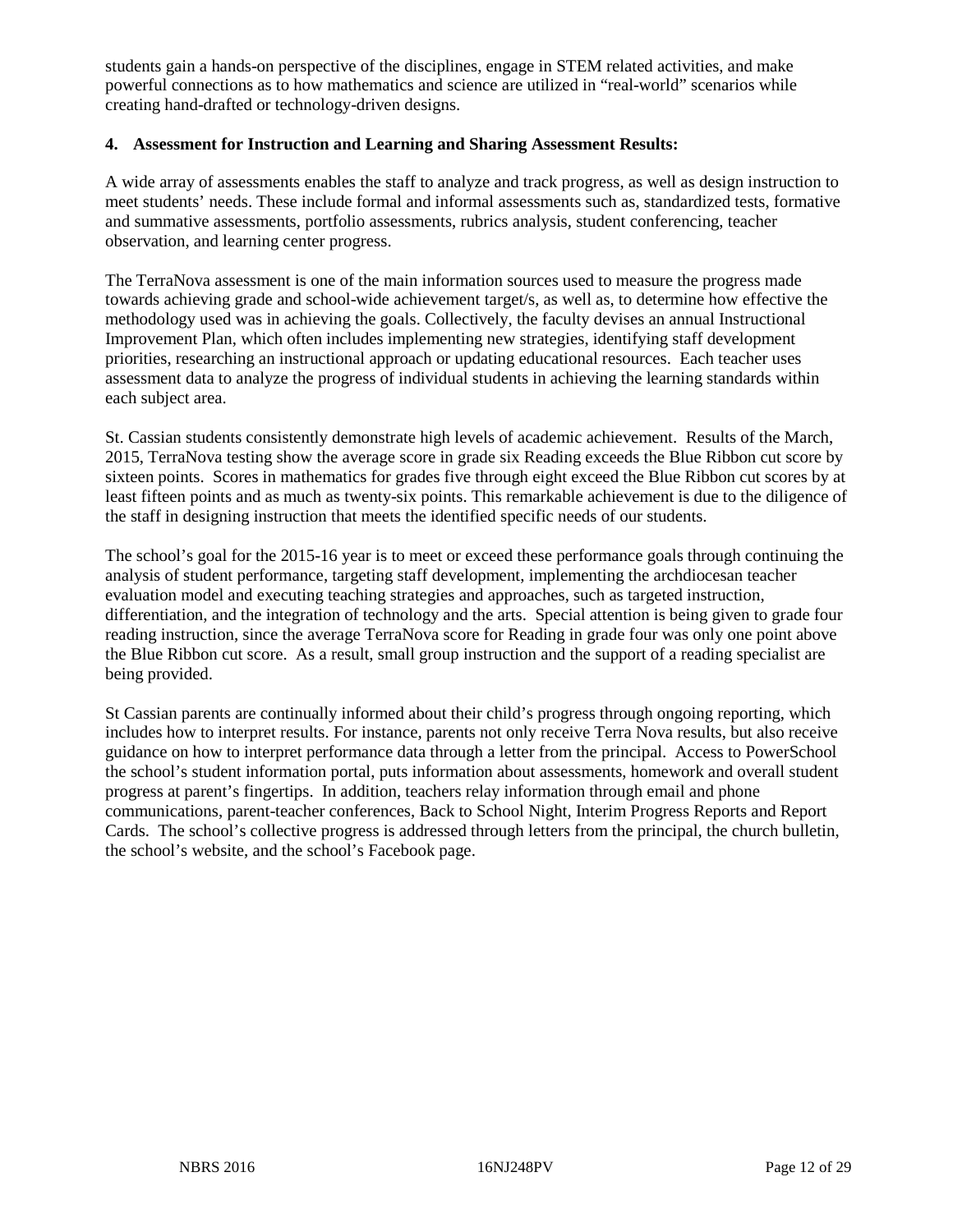## **1. School Climate/Culture:**

St. Cassian School strives to provide an environment that is conducive to the highest levels of student learning, and a culture that motivates students to be intrinsic learners. The school administration empowers students and teachers to be creative thinkers and problem solvers within a risk-free environment. The contributions of students, teachers and staff are valued and recognized. With this premise, the school community implements practices that supports the "whole child" cognitively, socially and spiritually, and celebrates the professional attributes of its staff.

Faith, respect and joy of learning combine each day to create a nurturing and engaging climate and culture. Each morning, the students lead the entire school in morning prayers, grounding everyone in their faith and service. A monthly school Mass and daily Religion class also help to cement their faith and provide a secure environment in which to flourish.

St. Cassian School motivates students through a dynamic learning environment at all grade levels. Technology integration is one of the ways in which students' learning is maximized. Each classroom at St. Cassian School includes the latest technology, including Smart boards and Wi-Fi access that allow students to benefit from interactive, hands-on learning. In addition, iPads, Smart tables and individual deployment of Chrome books in the middle school provide the means for students to be active participants in the learning process.

The school also provides a respectful and nurturing environment that supports social and emotional growth. Children are encouraged by wonderfully supportive coaches to participate in school sports such as basketball, track and field, soccer, volley ball, cross country, and softball. It is motivating for the students to be a part of such a strong team environment, where students' efforts and initiatives are celebrated.

Extracurricular activities also enhance students' academic knowledge and promote self-esteem. Some of these activities include student council, mini model congress, children's choir, young engineers, dance, bell choir and instrumental band.

Teachers bring to life the school's multiple intelligence approach and the arts and technology infused curriculum in unique ways. The school culture empowers them to be creative in the implementation of lessons and to use their talents and expertise to create MIAD courses, which are distinctively theirs.

The principal relies on teachers for shared-decision making and celebrates their accomplishments in multiple ways. Their successes, as well as their students' achievements, are highlighted at faculty meetings, on the school's Facebook page and website, and in communications sent to parents and staff.

## **2. Engaging Families and Community:**

St. Cassian School thrives today because of the deep family and community roots that not only support the school, but also build the students' understanding of friendship, community and excellence. The school remains a top priority of the St. Cassian parish, which supports students, curricula, teachers, the principal, and the school. The St. Cassian School Foundation, comprised of parish and school families, provides much of the yearly capital needed to upgrade the facility or expand curricula, such as its recent technology investment.

The students benefit from the support of families who plan, participate in or attend events to support the students' involvement with the arts, sports or community work. The families take ownership in creating events that teach the students important social skills. A few examples include fundraising and hosting a "sock hop" dance, a second grade breakfast, an eighth grade dinner and field trips.

Families also play a critical role in helping students plan community service activities, such as helping the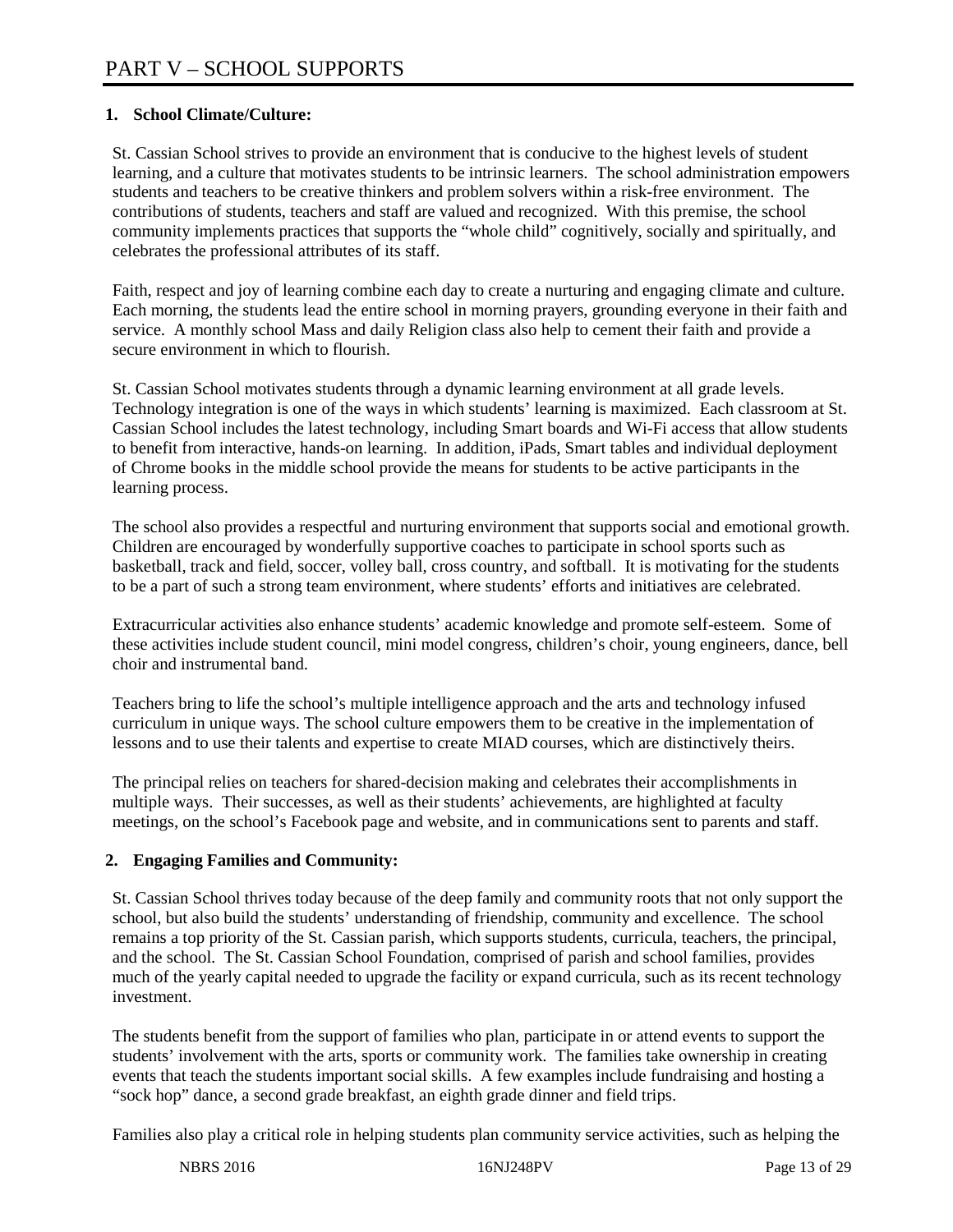homeless, visiting senior centers, executing food drives, and reading poems of gratitude to veterans. They are also instrumental in helping maintain a thriving sports program at the school.

Community partnerships enhance learning and broaden students' perspective. The school's proximity to higher education and excellent artistic centers makes the options numerous. The schools' partnership with the Chamber Music Society of Lincoln Center is a prime example of how the students educationally benefit through the expertise of visiting artists.

Students, their families, community members, and local artists join together each year for an annual student art gallery. Each student displays several pieces of art related to a specific theme. Working together, students and artists create pieces using many different mediums. Currently, a local artist is teaching photography to the students.

The school's MIAD program opens the doors to community members, parents and business owners to share their experiences and knowledge with students. For instance, a lawyer from a local law firm partners with one of the teachers to lead the Mock Trial and Legal System elective course.

Within the school and outside community, students put their faith into action by participating in several non-profit groups, such as the Human Needs Food Pantry of Montclair, Catholic Community Services, St. Michaels' Parish Families in Need, and St. Cassian Parish's Little Angels child care services. These service opportunities provide students with experiences that are critical to their development as productive, empathetic Catholic leaders.

#### **3. Professional Development:**

Professional Development is an ongoing process at St. Cassian School through monthly school-based workshops, archdiocesan training sessions, and additional off-site training provided by experts in the field.

The school's staff development program is established based on analysis of data from teacher observations/evaluations, surveys identifying desired areas of growth, and student learning targets identified in the annual Instructional Improvement Plan. The sessions are designed or selected in order to maximize teacher and administrator effectiveness in achieving the yearly goals, as well as to support students' cognitive, social and spiritual development.

The school's faculty and paraprofessionals are offered ongoing professional development through monthly sessions led by the principal, outside educational consultants, or experts within the diocese. The staff has received training in arts and technology integration, Bloom's Taxonomy of Learning, Howard Gardner's Theory of Multiple Intelligence, and establishing Catholic identity to ensure the successful implementation of our school's unique philosophy. Special focus has also been placed on differentiated learning strategies to address the specific needs of our students. Recently, early Literacy workshops and training geared towards establishing learning centers and writer's workshops were offered to address the goals identified in the school's Instructional Improvement Plan.

Diocese-wide workshops involved teachers in the creation and implementation of curriculum maps and the development of units of study through the use of Rubicon Atlas, a web-based tool. Teachers were trained in STEM strategies and provided with pedagogical models for teaching literacy through social studies by experts in the respective fields. Training for administrators included the implementation of Teachscape for classroom walkthroughs, using the Charlotte Danielson's evaluation model, and establishing a community of faith driven by Catholic doctrine and values.

In addition to school-based and diocese wide training, staff members attend off campus workshops provided by experts in the field. For instance, some of the staff members recently attended workshops offered by EIRC (Educational Resource Information Center) in order to implement a Mini Model Congress and to further develop strategies for teaching the MIAD elective courses.

NBRS 2016 16NJ248PV Page 14 of 29 Professional learning communities also play a key role in fostering collaborative learning among the staff.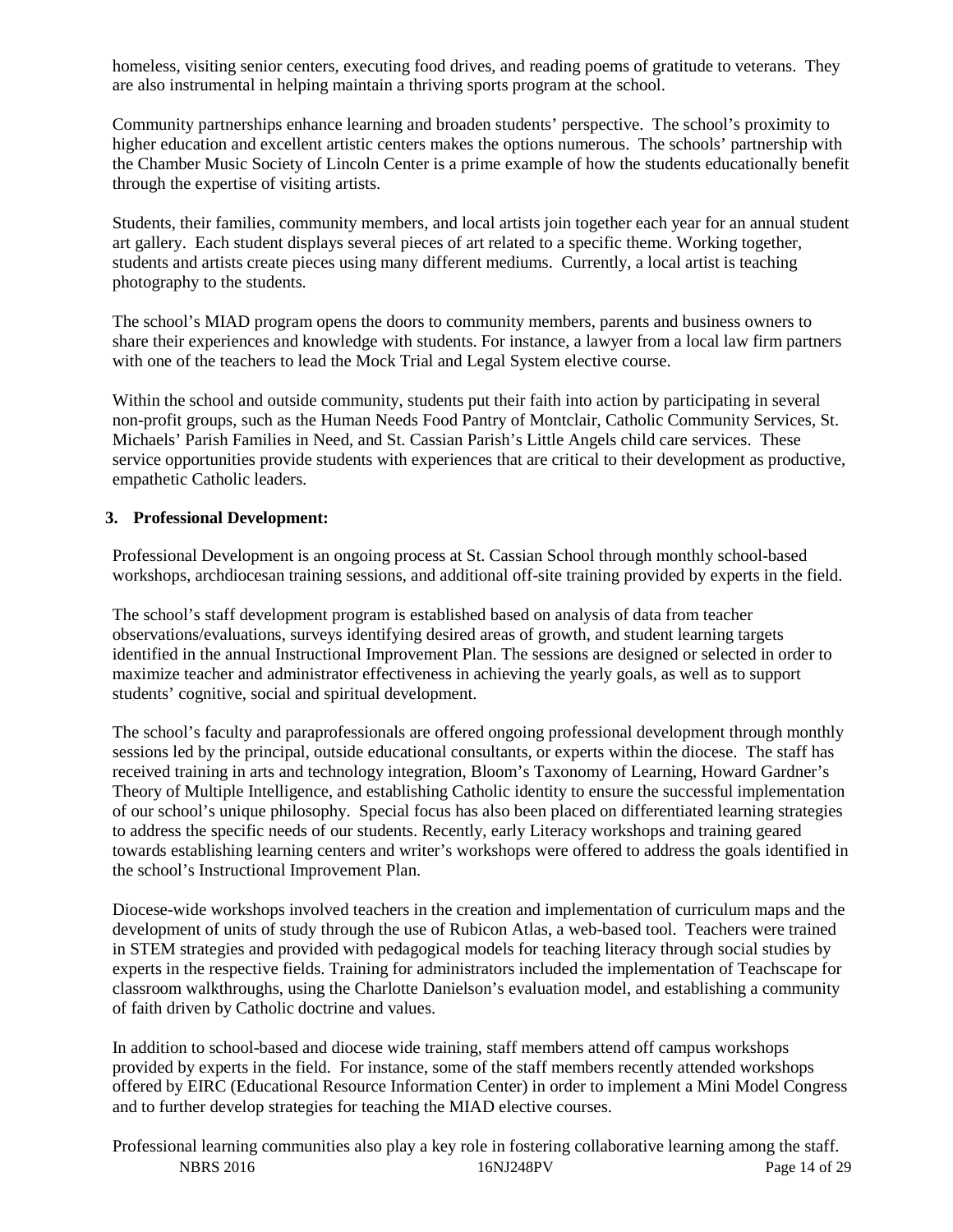It is a practice that encourages cross-curriculum planning and supports school wide decision-making. Through the learning communities, teachers also turn key information attained in off-campus learning opportunities. On the diocesan level, multiple opportunities are also provided for teachers and administrators to collaborate on curriculum and share best practices.

#### **4. School Leadership:**

The implementation of the mission and philosophy of the school is a collaborative effort among the principal, the pastor, and the school's Advisory Board. The principal, as the educational leader of the school, collaborates with the Pastor, the spiritual leader, to create an environment conducive to vibrant spiritual life within the school. In addition, the principal sets the standards of learning and the vision for success in meeting the school's mission of excellence.

The school's Advisory Board, which is made up of members of the parish and school community, offers time and diversity of talent in the areas of strategic planning, finance, facilities and marketing/development to ensure the school's mission is accomplished. The Board members not only bring a wealth of knowledge, but also a generous enthusiasm for turning initiatives into accomplishments.

The principal understands that collaboration from all stakeholders is the hallmark of a successful school; Therefore, she welcomes and gives careful consideration to ideas presented by staff, parents, students, and school community stakeholders. New school initiatives are discussed at faculty, Home and School Association, School Advisory Board, St. Cassian Foundation, and Student Council meetings where open dialogues are always encouraged.

In turn, the school community embraces change because they have been part of the decision-making process. There has been a renaissance in the school over the last three years, which has been made possible through the collaborative efforts of our school, parish and broader community. The rebirth began at multiple levels. In technology, it started by adding a wireless network in July of 2013 and now the school implements a broad spectrum of state-of-the-art practices in technology and technology integration. A new approach to instruction with a focus on addressing the multiple intelligences and integrating the arts and technology has resulted in improved learning and academic success. A testament to the academic success is the students' performance on the TerraNova assessment and the school meeting the eligibility criteria for Blue Ribbon consideration. New programs such as the School Choir, MIAD Electives, Mini Model Congress, Mock Trial, and Forensics have increased the students' leadership skills and self-esteem and have deepened academic understanding.

Most importantly, the school's mission to foster an environment rich in Catholic values and tradition is stronger than ever under the guidance of the pastor. His approach and involvement is best illustrated by his presence in the classrooms and in teaching the seventh grade Religion class.

Visionary leadership and collaboration have brought to fruition new levels of success for St. Cassian School making it worthy of Blue Ribbon recognition.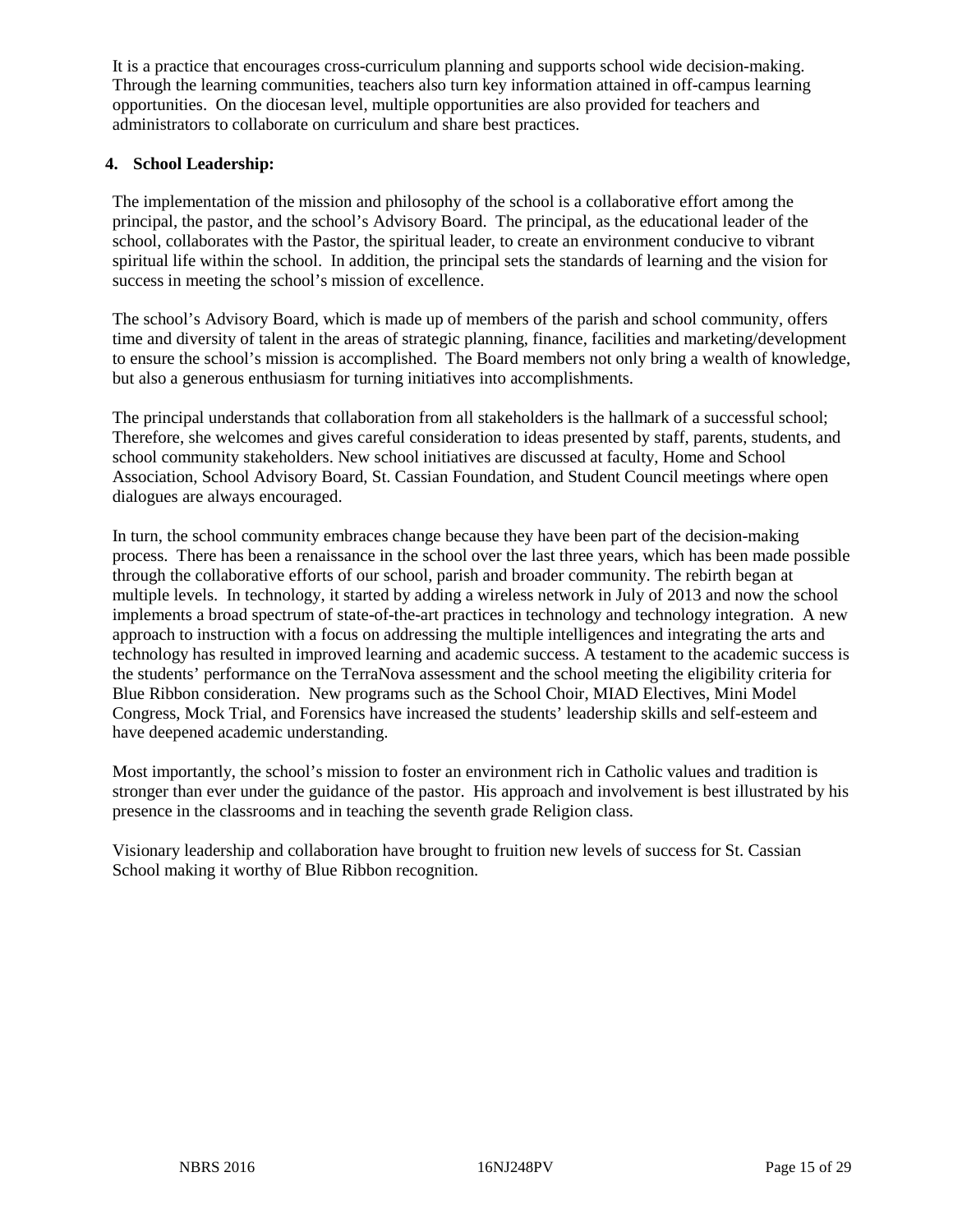St. Cassian's embrace of the multiple intelligence framework, infused with arts and technology, takes the school and students to a new level of achievement. Improvement in the school's standardized test scores indicates that giving students multiple learning dimensions is improving their academic achievement. Qualitatively, the school also sees indications that the framework is spawning students' desire to learn more outside the classroom, such as more engagement in the school's sports teams, public speaking, mini model congress, and various STEM/STEAM activities. Taken together, the school believes the students are building their desire for life-long learning, and acquiring high-order thinking skills and problem solving abilities.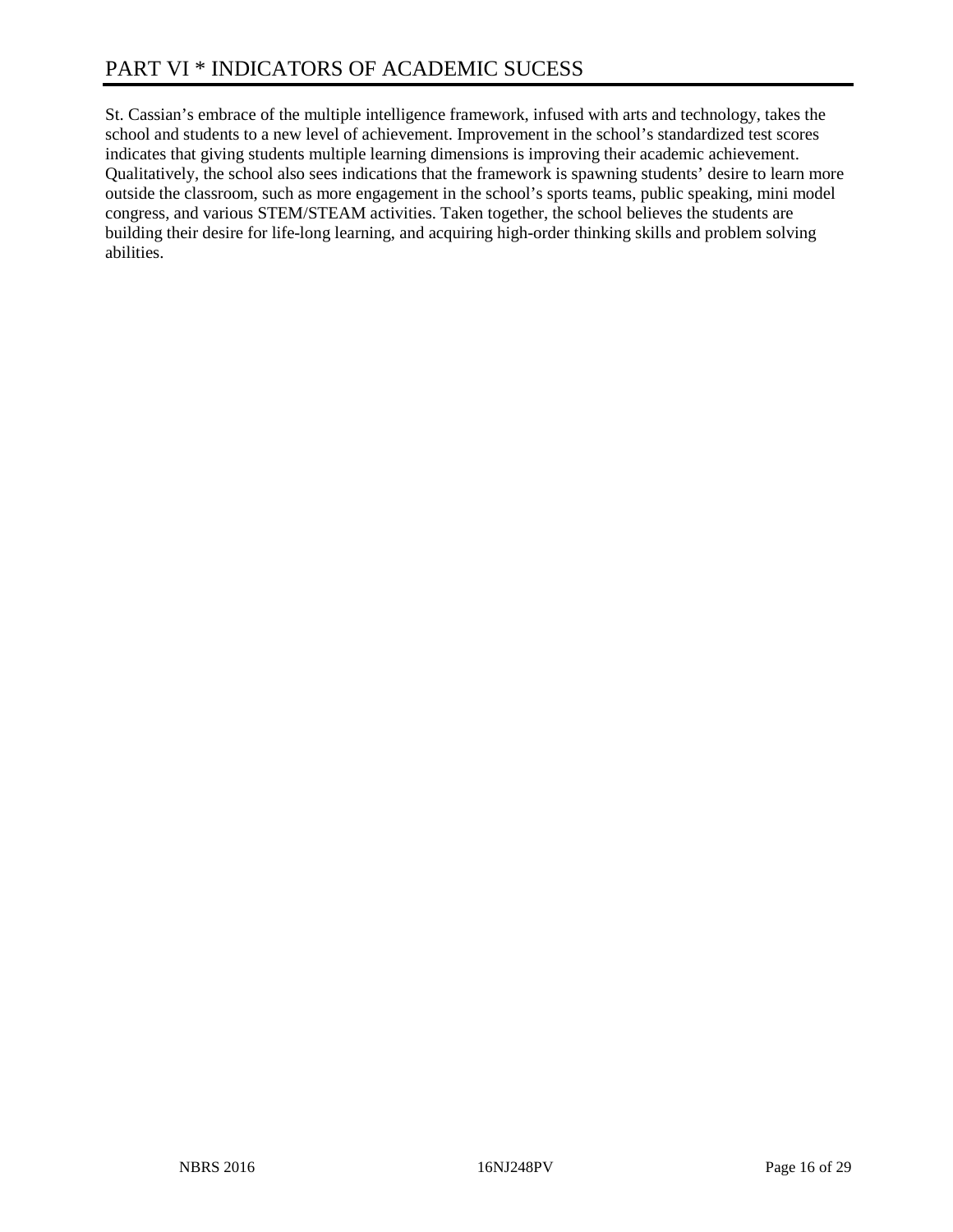## PART VII - NON-PUBLIC SCHOOL INFORMATION

1. Non-public school association(s): Catholic

Identify the religious or independent associations, if any, to which the school belongs. Select the primary association first.

| 2. | Does the school have nonprofit, tax-exempt $(501(c)(3))$ status?                                       | Yes X  | No. |
|----|--------------------------------------------------------------------------------------------------------|--------|-----|
| 3. | What is the educational cost per student?<br>(School budget divided by enrollment)                     | \$6371 |     |
| 4. | What is the average financial aid per student?                                                         | \$0    |     |
| 5. | What percentage of the annual budget is devoted to<br>scholarship assistance and/or tuition reduction? | 6%     |     |
| 6. | What percentage of the student body receives<br>scholarship assistance, including tuition reduction?   | 39%    |     |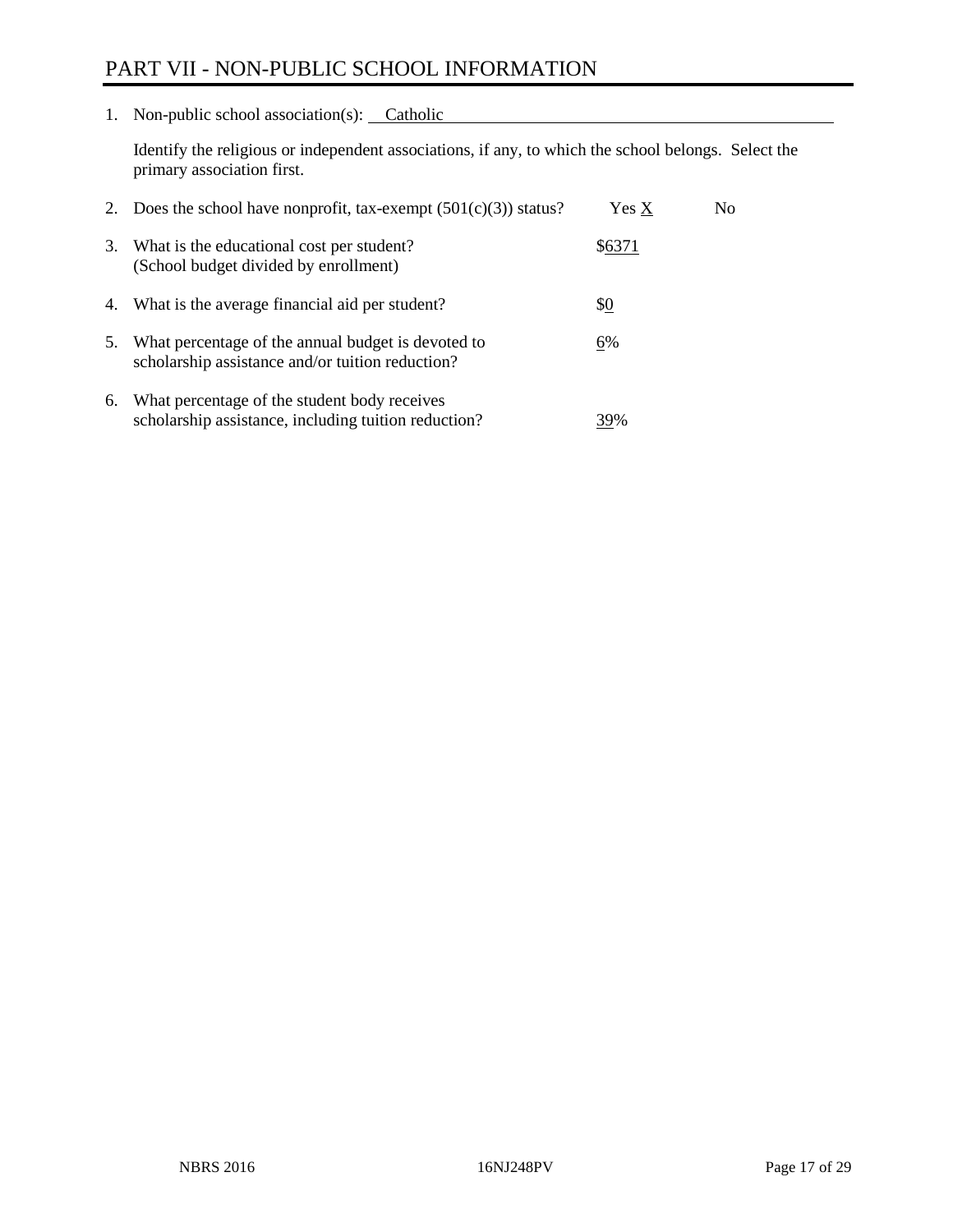| <b>Subject: Math</b>              | <b>Test: TERRANOVA 3</b>         |
|-----------------------------------|----------------------------------|
| Grade: 3                          | <b>Edition/Publication Year:</b> |
|                                   | 2012                             |
| <b>Publisher: CTB McGraw Hill</b> | Scores are reported here as:     |
|                                   | Percentiles                      |

| School Year                                | 2014-2015 |
|--------------------------------------------|-----------|
| Testing month                              | Mar       |
| <b>SCHOOL SCORES</b>                       |           |
| <b>Average Score</b>                       | 88        |
| Number of students tested                  | 16        |
| Percent of total students tested           | 100       |
| Number of students alternatively assessed  |           |
| Percent of students alternatively assessed | $\theta$  |
| <b>SUBGROUP SCORES</b>                     |           |
| 1. Other 1                                 |           |
| <b>Average Score</b>                       |           |
| Number of students tested                  |           |
| 2. Other 2                                 |           |
| Average Score                              |           |
| Number of students tested                  |           |
| 3. Other 3                                 |           |
| <b>Average Score</b>                       |           |
| Number of students tested                  |           |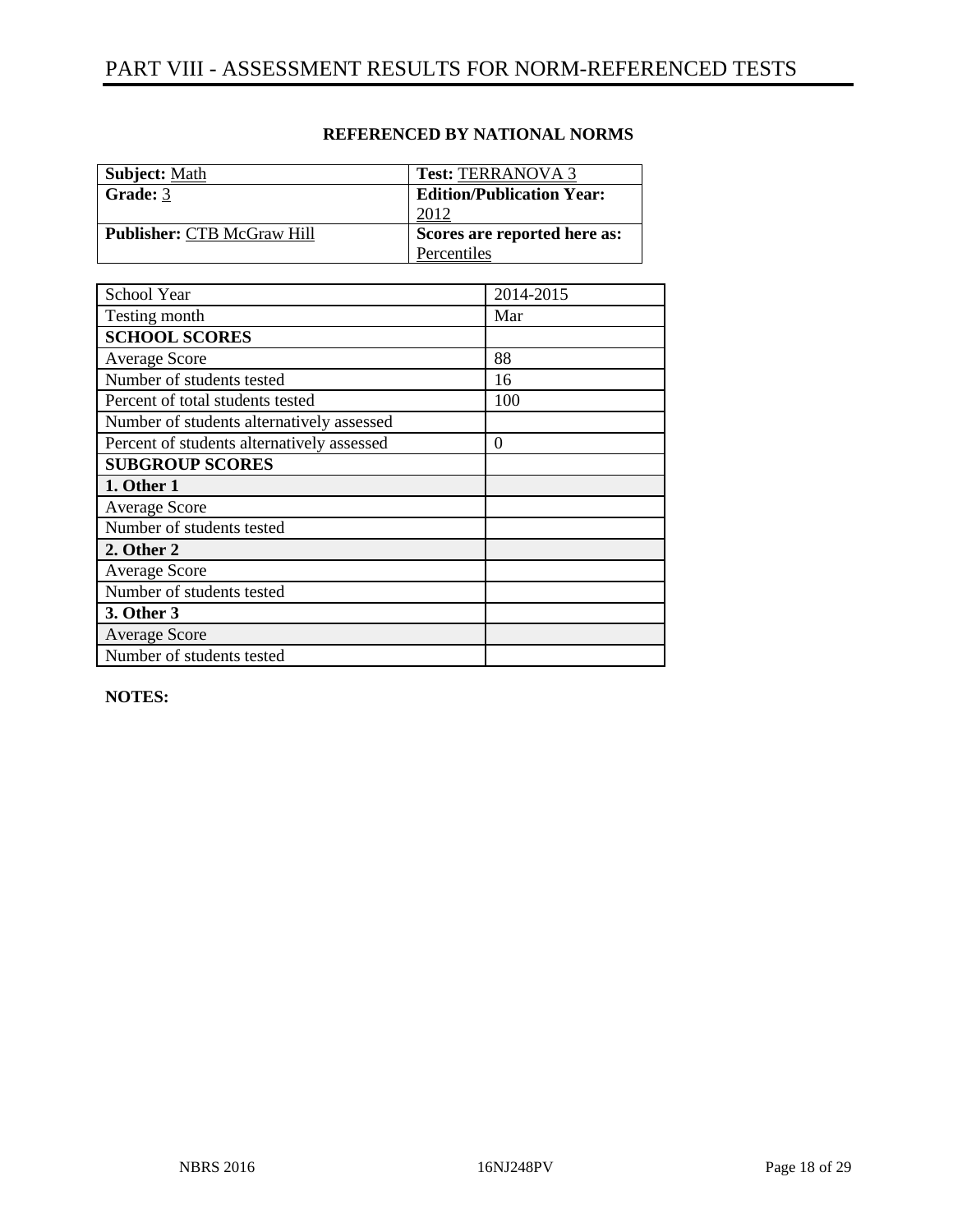| <b>Subject: Math</b>              | <b>Test: TERRA NOVA 3</b>        |
|-----------------------------------|----------------------------------|
| Grade: 4                          | <b>Edition/Publication Year:</b> |
|                                   | 2012                             |
| <b>Publisher: CTB McGraw Hill</b> | Scores are reported here as:     |
|                                   | Percentiles                      |

| School Year                                | 2014-2015        |
|--------------------------------------------|------------------|
| Testing month                              | Mar              |
| <b>SCHOOL SCORES</b>                       |                  |
| <b>Average Score</b>                       | 71               |
| Number of students tested                  | 19               |
| Percent of total students tested           | 100              |
| Number of students alternatively assessed  |                  |
| Percent of students alternatively assessed | $\boldsymbol{0}$ |
| <b>SUBGROUP SCORES</b>                     |                  |
| 1. Other 1                                 |                  |
| <b>Average Score</b>                       |                  |
| Number of students tested                  |                  |
| 2. Other 2                                 |                  |
| <b>Average Score</b>                       |                  |
| Number of students tested                  |                  |
| 3. Other 3                                 |                  |
| <b>Average Score</b>                       |                  |
| Number of students tested                  |                  |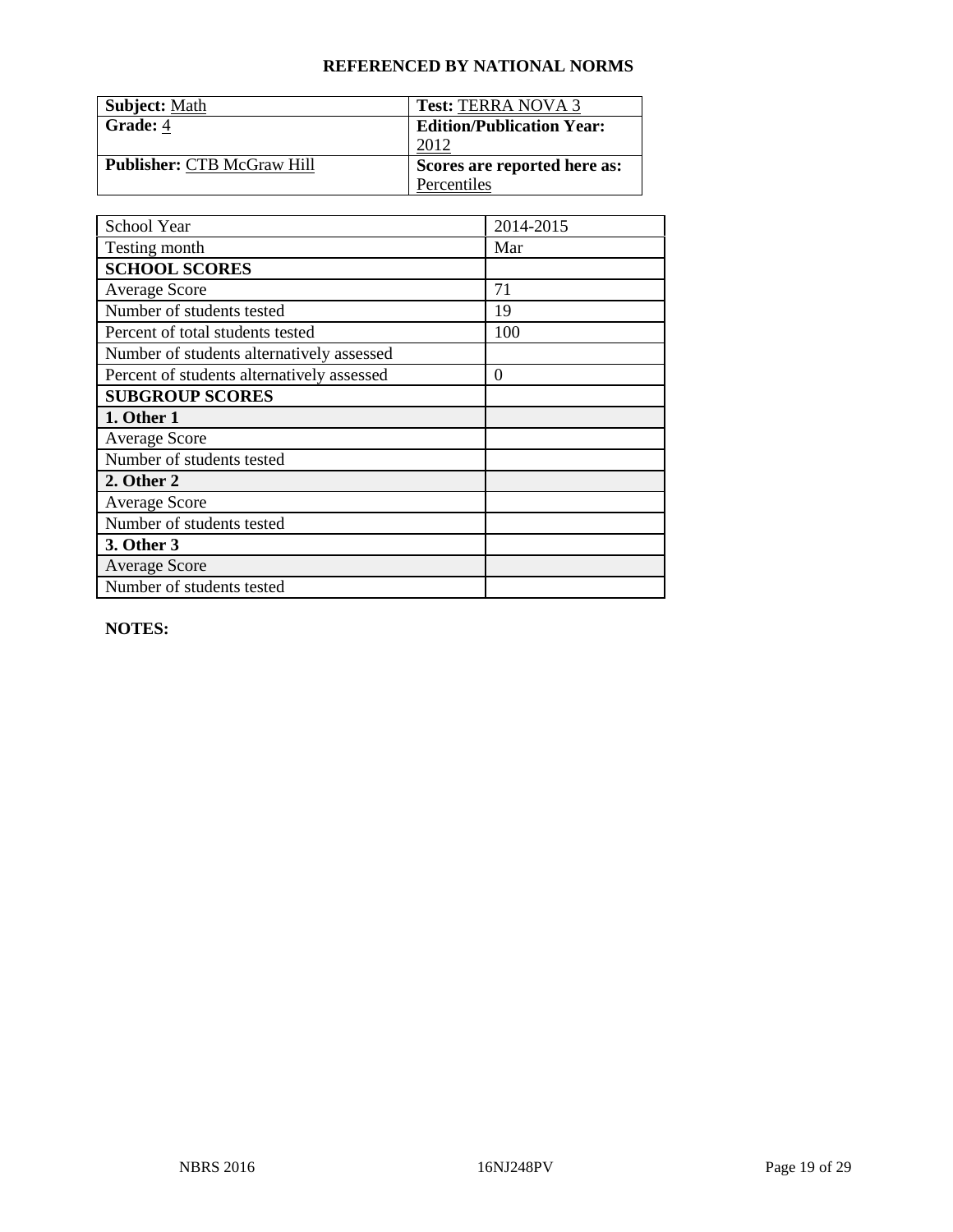| <b>Subject: Math</b>              | <b>Test: TERRA NOVA 3</b>        |
|-----------------------------------|----------------------------------|
| Grade: 5                          | <b>Edition/Publication Year:</b> |
|                                   | 2012                             |
| <b>Publisher: CTB McGraw Hill</b> | Scores are reported here as:     |
|                                   | Percentiles                      |

| School Year                                | 2014-2015        |
|--------------------------------------------|------------------|
| Testing month                              | Mar              |
| <b>SCHOOL SCORES</b>                       |                  |
| <b>Average Score</b>                       | 84               |
| Number of students tested                  | 21               |
| Percent of total students tested           | 100              |
| Number of students alternatively assessed  |                  |
| Percent of students alternatively assessed | $\boldsymbol{0}$ |
| <b>SUBGROUP SCORES</b>                     |                  |
| 1. Other 1                                 |                  |
| <b>Average Score</b>                       |                  |
| Number of students tested                  |                  |
| 2. Other 2                                 |                  |
| <b>Average Score</b>                       |                  |
| Number of students tested                  |                  |
| 3. Other 3                                 |                  |
| <b>Average Score</b>                       |                  |
| Number of students tested                  |                  |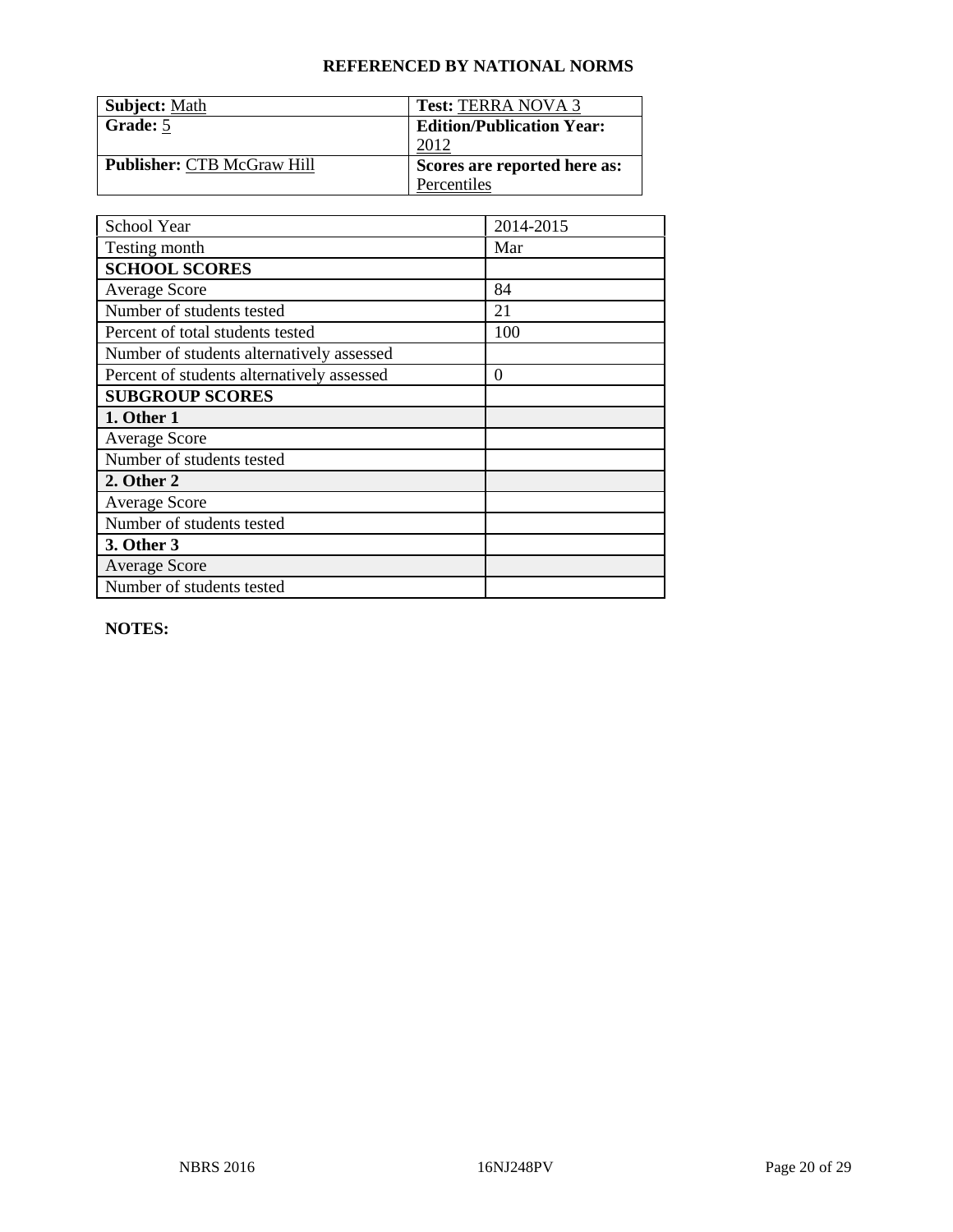| <b>Subject: Math</b>              | <b>Test: TERRA NOVA 3</b>        |
|-----------------------------------|----------------------------------|
| Grade: 6                          | <b>Edition/Publication Year:</b> |
|                                   | 2012                             |
| <b>Publisher: CTB McGraw Hill</b> | Scores are reported here as:     |
|                                   | Percentiles                      |

| School Year                                | 2014-2015        |
|--------------------------------------------|------------------|
| Testing month                              | Mar              |
| <b>SCHOOL SCORES</b>                       |                  |
| <b>Average Score</b>                       | 92               |
| Number of students tested                  | 15               |
| Percent of total students tested           | 100              |
| Number of students alternatively assessed  |                  |
| Percent of students alternatively assessed | $\boldsymbol{0}$ |
| <b>SUBGROUP SCORES</b>                     |                  |
| 1. Other 1                                 |                  |
| <b>Average Score</b>                       |                  |
| Number of students tested                  |                  |
| 2. Other 2                                 |                  |
| <b>Average Score</b>                       |                  |
| Number of students tested                  |                  |
| 3. Other 3                                 |                  |
| <b>Average Score</b>                       |                  |
| Number of students tested                  |                  |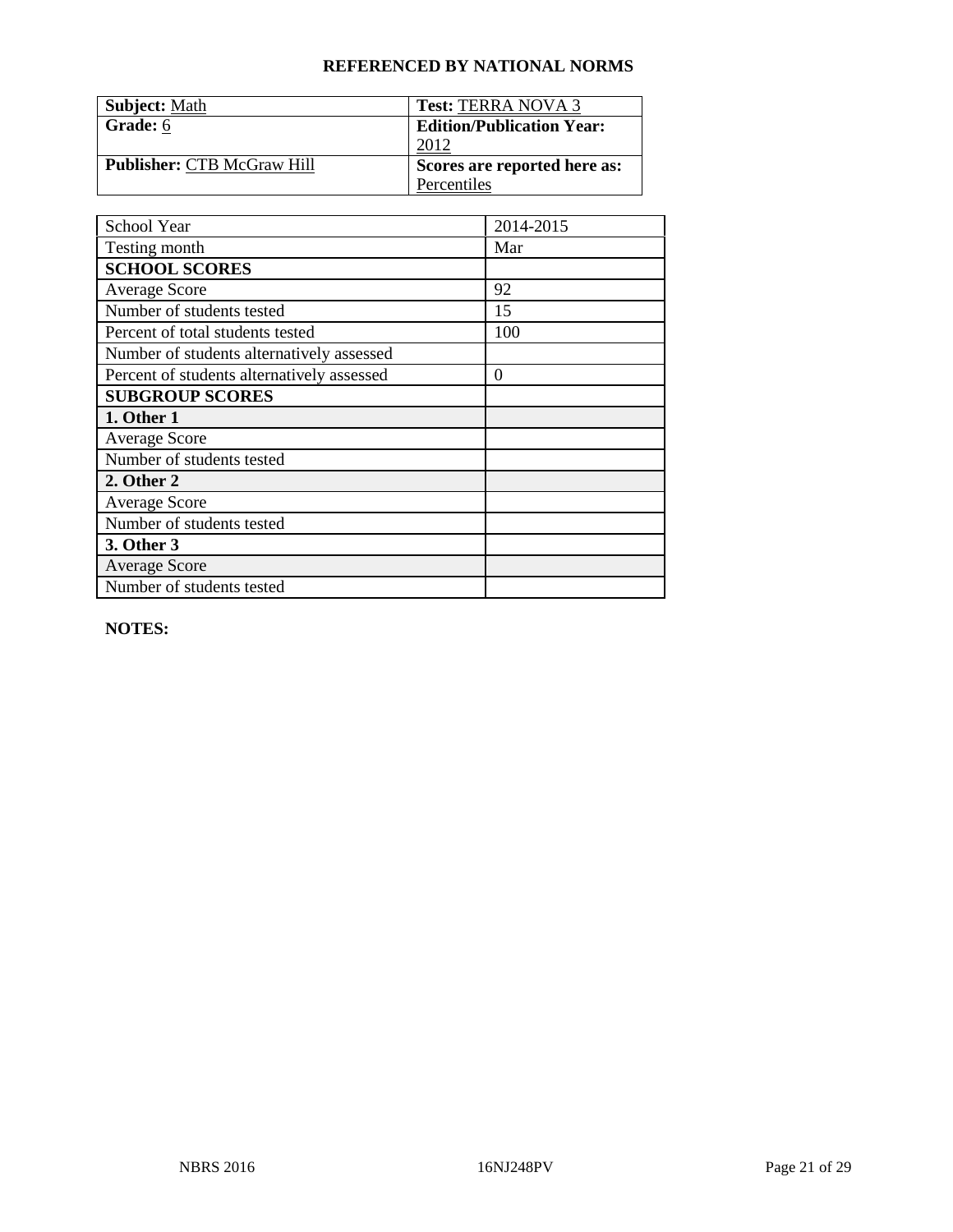| <b>Subject: Math</b>              | <b>Test: TERRA NOVA 3</b>        |
|-----------------------------------|----------------------------------|
| <b>Grade:</b> 7                   | <b>Edition/Publication Year:</b> |
|                                   | 2012                             |
| <b>Publisher: CTB McGraw Hill</b> | Scores are reported here as:     |
|                                   | Percentiles                      |

| School Year                                | 2014-2015        |
|--------------------------------------------|------------------|
| Testing month                              | Mar              |
| <b>SCHOOL SCORES</b>                       |                  |
| <b>Average Score</b>                       | 89               |
| Number of students tested                  | 24               |
| Percent of total students tested           | 100              |
| Number of students alternatively assessed  |                  |
| Percent of students alternatively assessed | $\boldsymbol{0}$ |
| <b>SUBGROUP SCORES</b>                     |                  |
| 1. Other 1                                 |                  |
| <b>Average Score</b>                       |                  |
| Number of students tested                  |                  |
| 2. Other 2                                 |                  |
| <b>Average Score</b>                       |                  |
| Number of students tested                  |                  |
| 3. Other 3                                 |                  |
| <b>Average Score</b>                       |                  |
| Number of students tested                  |                  |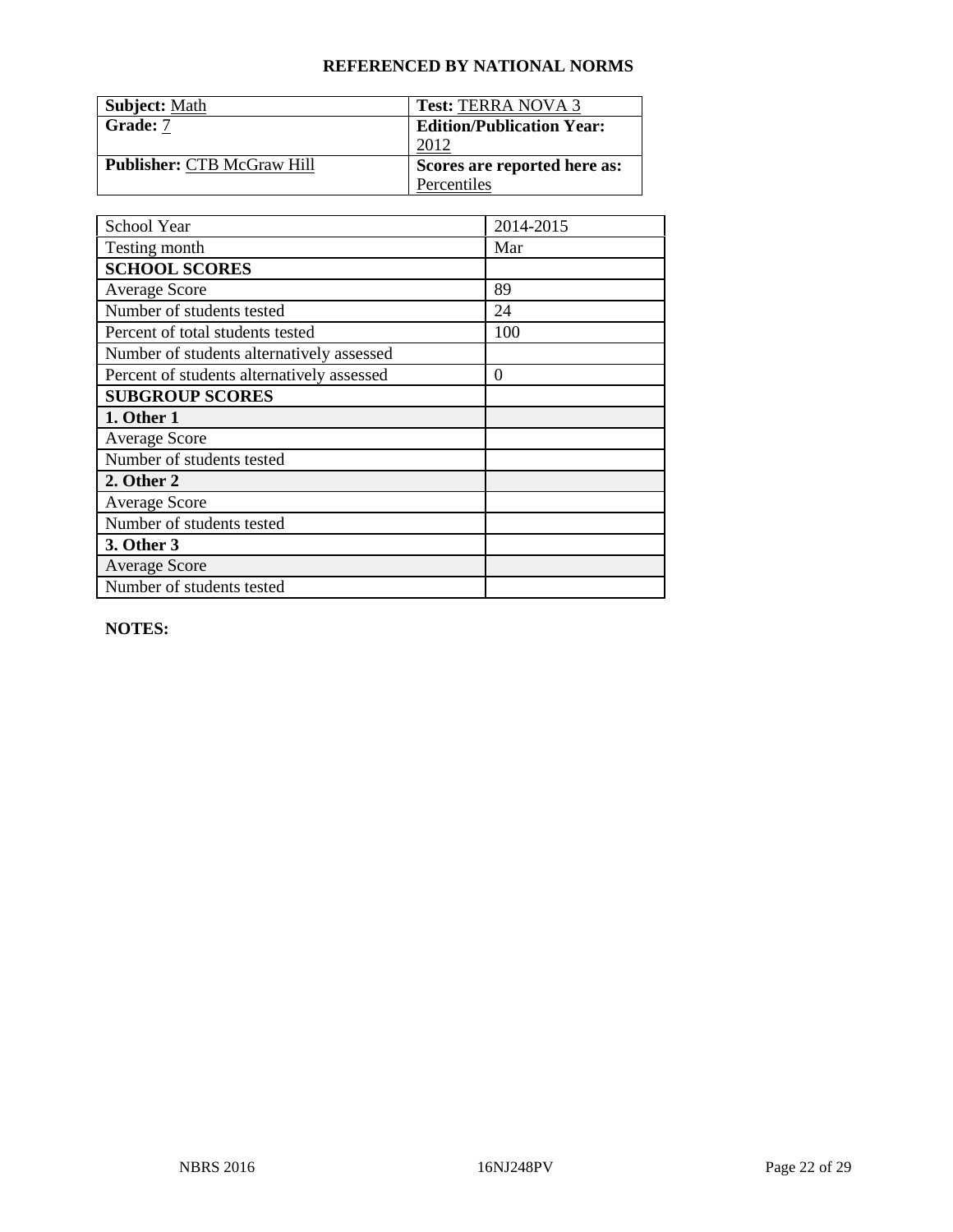| <b>Subject: Math</b>              | <b>Test: TERRA NOVA 3</b>        |
|-----------------------------------|----------------------------------|
| Grade: 8                          | <b>Edition/Publication Year:</b> |
|                                   | 2012                             |
| <b>Publisher: CTB McGraw Hill</b> | Scores are reported here as:     |
|                                   | Percentiles                      |

| School Year                                | 2014-2015        |
|--------------------------------------------|------------------|
| Testing month                              | Mar              |
| <b>SCHOOL SCORES</b>                       |                  |
| <b>Average Score</b>                       | 91               |
| Number of students tested                  | 18               |
| Percent of total students tested           | 100              |
| Number of students alternatively assessed  |                  |
| Percent of students alternatively assessed | $\boldsymbol{0}$ |
| <b>SUBGROUP SCORES</b>                     |                  |
| 1. Other 1                                 |                  |
| <b>Average Score</b>                       |                  |
| Number of students tested                  |                  |
| 2. Other 2                                 |                  |
| <b>Average Score</b>                       |                  |
| Number of students tested                  |                  |
| 3. Other 3                                 |                  |
| <b>Average Score</b>                       |                  |
| Number of students tested                  |                  |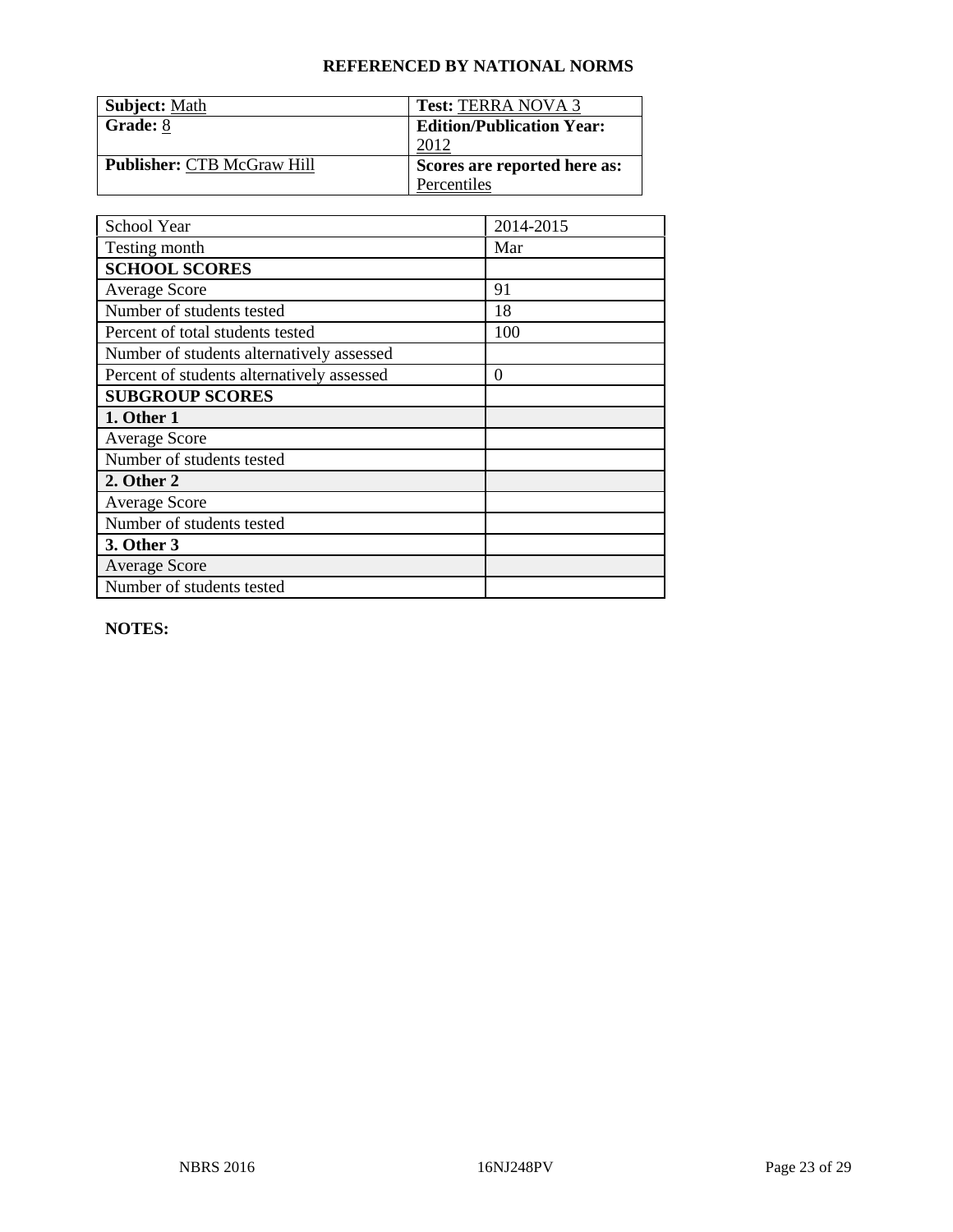| <b>Subject: Reading/ELA</b>       | <b>Test: TERRANOVA 3</b>         |
|-----------------------------------|----------------------------------|
| Grade: 3                          | <b>Edition/Publication Year:</b> |
|                                   | 2012                             |
| <b>Publisher: CTB McGraw Hill</b> | Scores are reported here as:     |
|                                   | Percentiles                      |

| School Year                                | 2014-2015 |
|--------------------------------------------|-----------|
| Testing month                              | Mar       |
| <b>SCHOOL SCORES</b>                       |           |
| <b>Average Score</b>                       | 72        |
| Number of students tested                  | 16        |
| Percent of total students tested           | 100       |
| Number of students alternatively assessed  |           |
| Percent of students alternatively assessed | 0         |
| <b>SUBGROUP SCORES</b>                     |           |
| 1. Other 1                                 |           |
| <b>Average Score</b>                       |           |
| Number of students tested                  |           |
| 2. Other 2                                 |           |
| <b>Average Score</b>                       |           |
| Number of students tested                  |           |
| 3. Other 3                                 |           |
| <b>Average Score</b>                       |           |
| Number of students tested                  |           |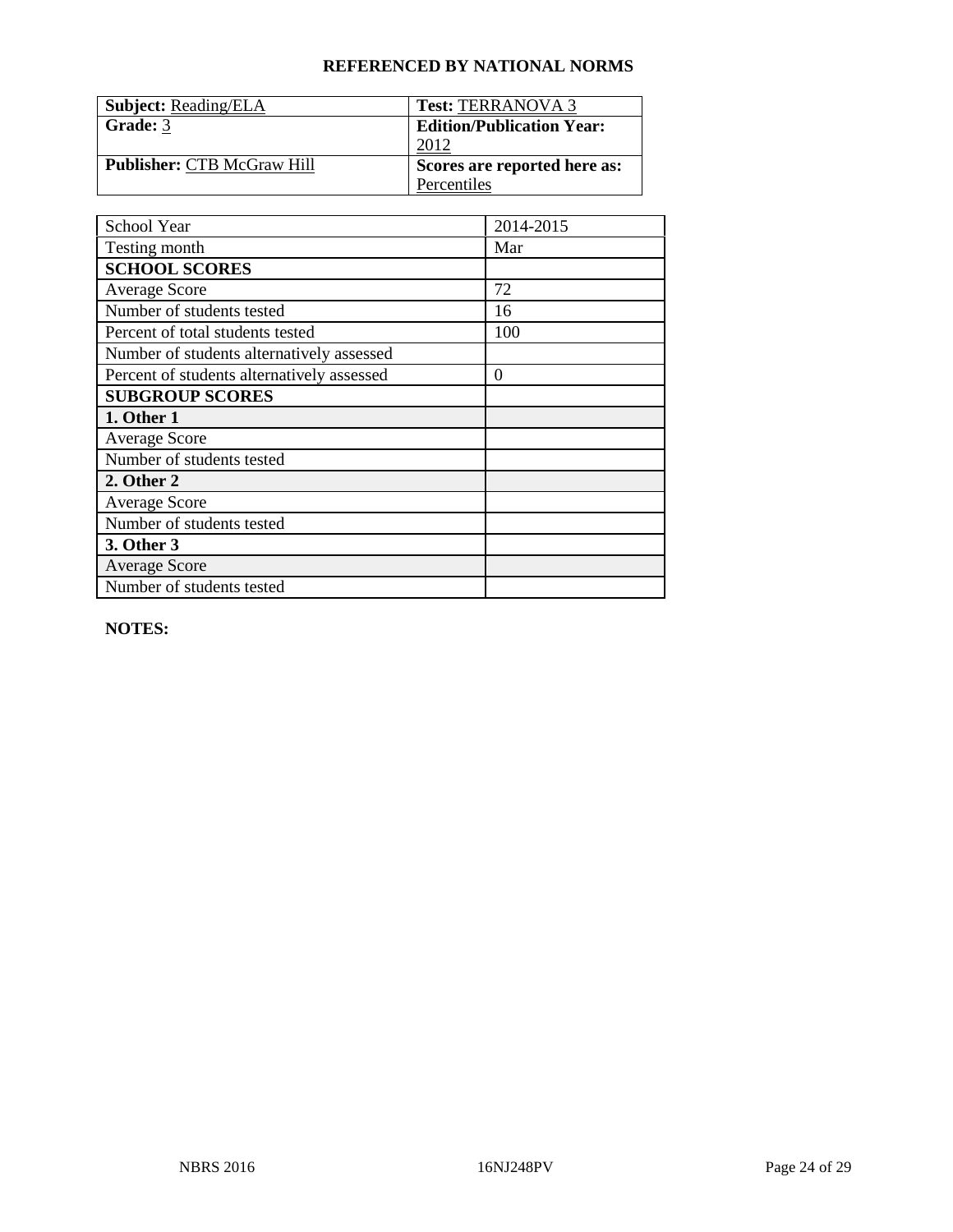| <b>Subject: Reading/ELA</b>       | <b>Test: TERRA NOVA 3</b>        |
|-----------------------------------|----------------------------------|
| Grade: 4                          | <b>Edition/Publication Year:</b> |
|                                   | 2012                             |
| <b>Publisher: CTB McGraw Hill</b> | Scores are reported here as:     |
|                                   | Percentiles                      |

| School Year                                | 2014-2015 |
|--------------------------------------------|-----------|
| Testing month                              | Mar       |
| <b>SCHOOL SCORES</b>                       |           |
| <b>Average Score</b>                       | 70        |
| Number of students tested                  | 19        |
| Percent of total students tested           | 100       |
| Number of students alternatively assessed  |           |
| Percent of students alternatively assessed | $\Omega$  |
| <b>SUBGROUP SCORES</b>                     |           |
| 1. Other 1                                 |           |
| <b>Average Score</b>                       |           |
| Number of students tested                  |           |
| 2. Other 2                                 |           |
| <b>Average Score</b>                       |           |
| Number of students tested                  |           |
| 3. Other 3                                 |           |
| <b>Average Score</b>                       |           |
| Number of students tested                  |           |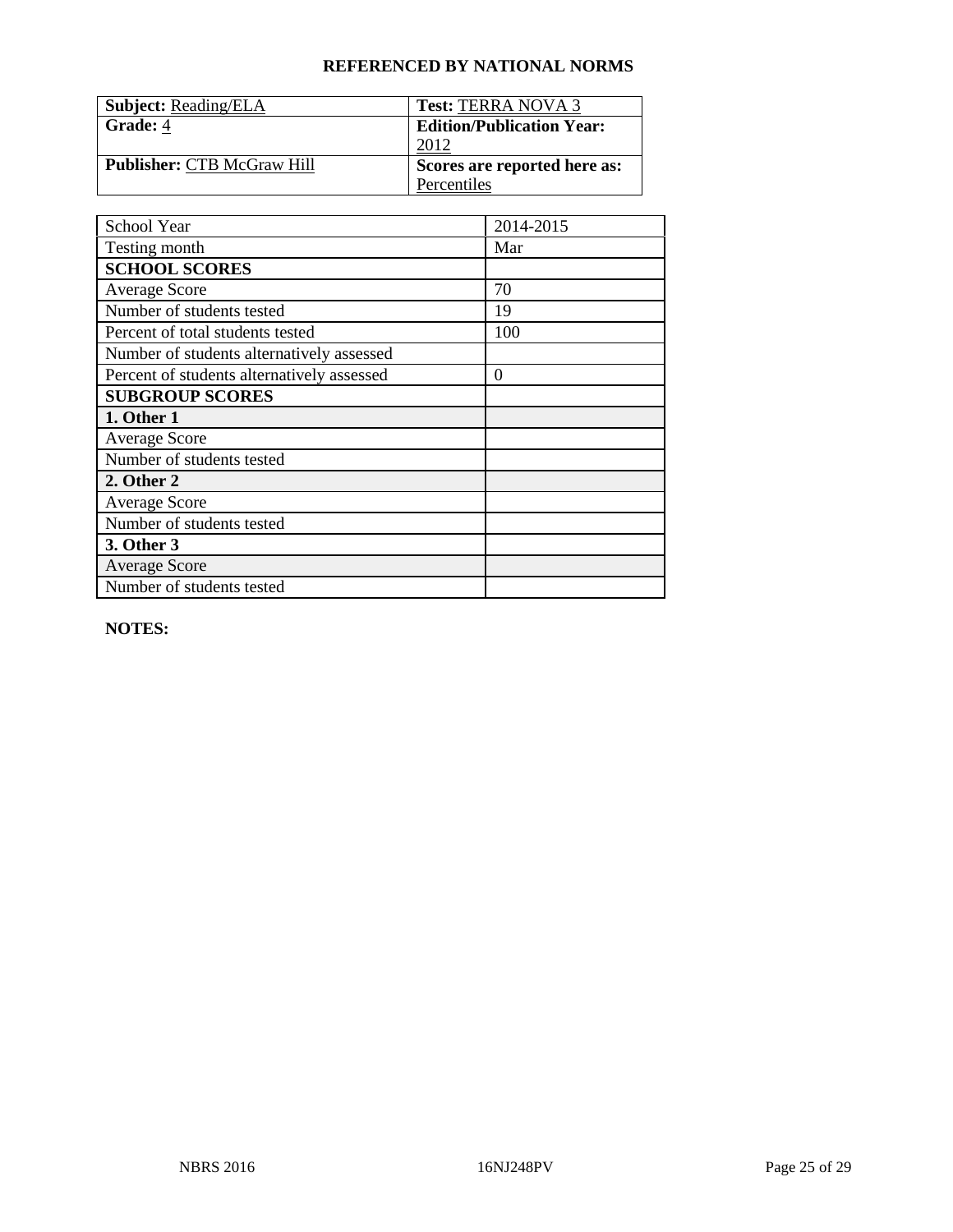| <b>Subject: Reading/ELA</b>       | <b>Test: TERRA NOVA 3</b>        |
|-----------------------------------|----------------------------------|
| Grade: 5                          | <b>Edition/Publication Year:</b> |
|                                   | 2012                             |
| <b>Publisher: CTB McGraw Hill</b> | Scores are reported here as:     |
|                                   | Percentiles                      |

| School Year                                | 2014-2015 |
|--------------------------------------------|-----------|
| Testing month                              | Mar       |
| <b>SCHOOL SCORES</b>                       |           |
| <b>Average Score</b>                       | 72        |
| Number of students tested                  | 21        |
| Percent of total students tested           | 100       |
| Number of students alternatively assessed  |           |
| Percent of students alternatively assessed | $\Omega$  |
| <b>SUBGROUP SCORES</b>                     |           |
| 1. Other 1                                 |           |
| <b>Average Score</b>                       |           |
| Number of students tested                  |           |
| 2. Other 2                                 |           |
| <b>Average Score</b>                       |           |
| Number of students tested                  |           |
| 3. Other 3                                 |           |
| <b>Average Score</b>                       |           |
| Number of students tested                  |           |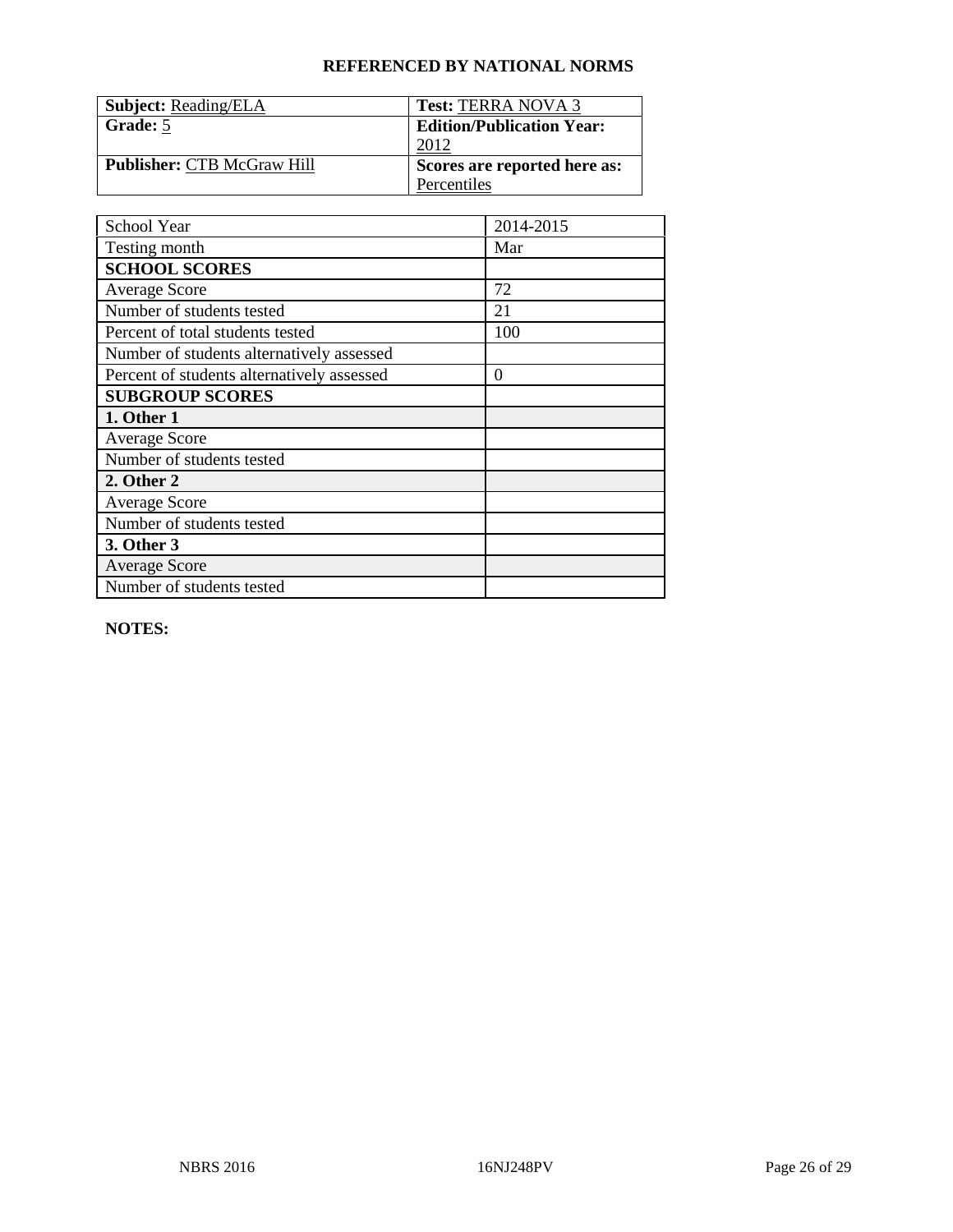| <b>Subject: Reading/ELA</b>       | <b>Test: TERRNA NOVA 3</b>       |
|-----------------------------------|----------------------------------|
| Grade: 6                          | <b>Edition/Publication Year:</b> |
|                                   | 2012                             |
| <b>Publisher: CTB McGraw Hill</b> | Scores are reported here as:     |
|                                   | Percentiles                      |

| School Year                                | 2014-2015 |
|--------------------------------------------|-----------|
| Testing month                              | Mar       |
| <b>SCHOOL SCORES</b>                       |           |
| <b>Average Score</b>                       | 87        |
| Number of students tested                  | 15        |
| Percent of total students tested           | 100       |
| Number of students alternatively assessed  |           |
| Percent of students alternatively assessed | 0         |
| <b>SUBGROUP SCORES</b>                     |           |
| 1. Other 1                                 |           |
| <b>Average Score</b>                       |           |
| Number of students tested                  |           |
| 2. Other 2                                 |           |
| <b>Average Score</b>                       |           |
| Number of students tested                  |           |
| 3. Other 3                                 |           |
| <b>Average Score</b>                       |           |
| Number of students tested                  |           |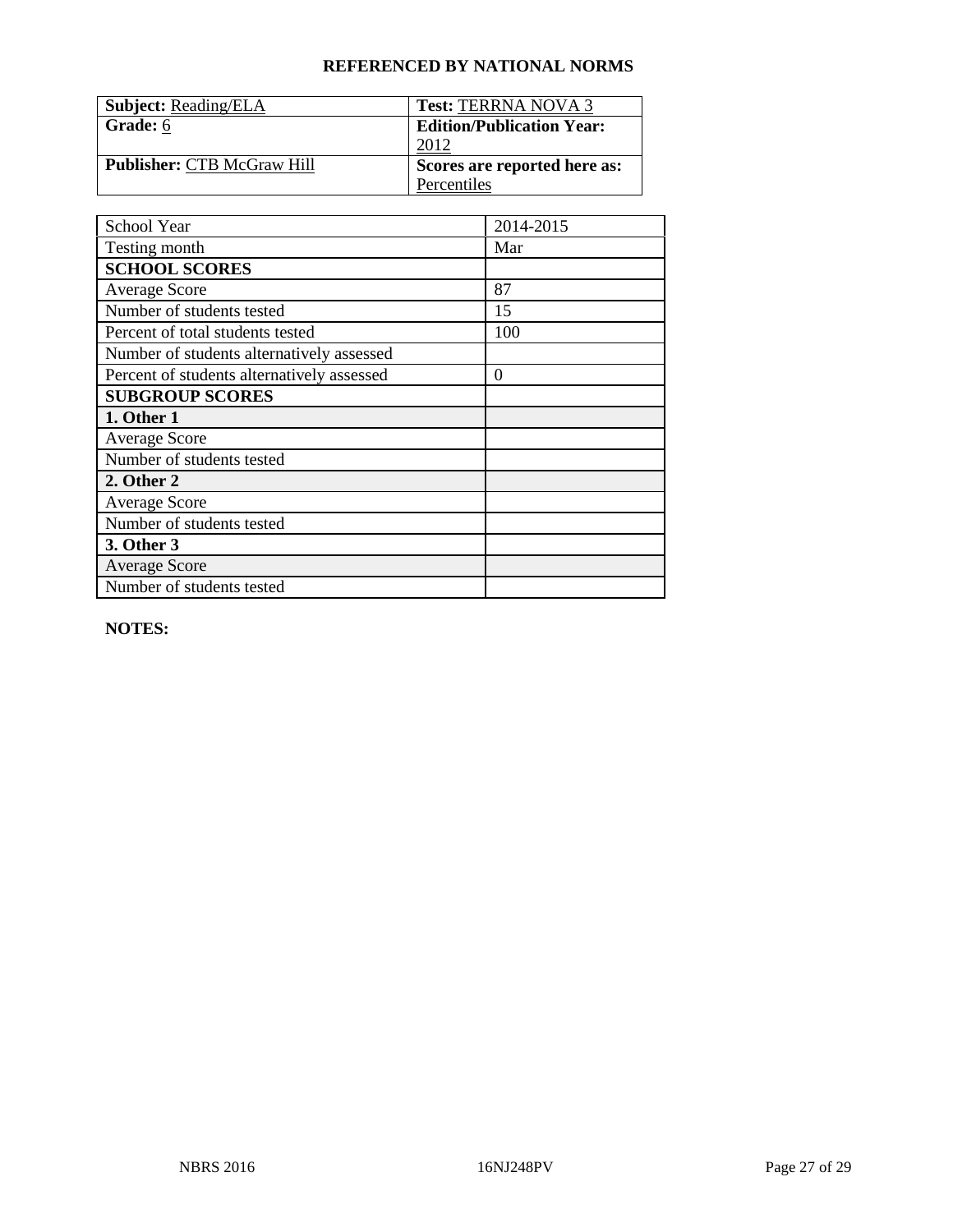| <b>Subject: Reading/ELA</b>       | <b>Test: TERRA NOVA 3</b>        |
|-----------------------------------|----------------------------------|
| <b>Grade:</b> 7                   | <b>Edition/Publication Year:</b> |
|                                   | 2012                             |
| <b>Publisher: CTB McGraw Hill</b> | Scores are reported here as:     |
|                                   | Percentiles                      |

| School Year                                | 2014-2015        |
|--------------------------------------------|------------------|
| Testing month                              | Mar              |
| <b>SCHOOL SCORES</b>                       |                  |
| <b>Average Score</b>                       | 82               |
| Number of students tested                  | 24               |
| Percent of total students tested           | 100              |
| Number of students alternatively assessed  |                  |
| Percent of students alternatively assessed | $\boldsymbol{0}$ |
| <b>SUBGROUP SCORES</b>                     |                  |
| 1. Other 1                                 |                  |
| <b>Average Score</b>                       |                  |
| Number of students tested                  |                  |
| 2. Other 2                                 |                  |
| <b>Average Score</b>                       |                  |
| Number of students tested                  |                  |
| 3. Other 3                                 |                  |
| <b>Average Score</b>                       |                  |
| Number of students tested                  |                  |